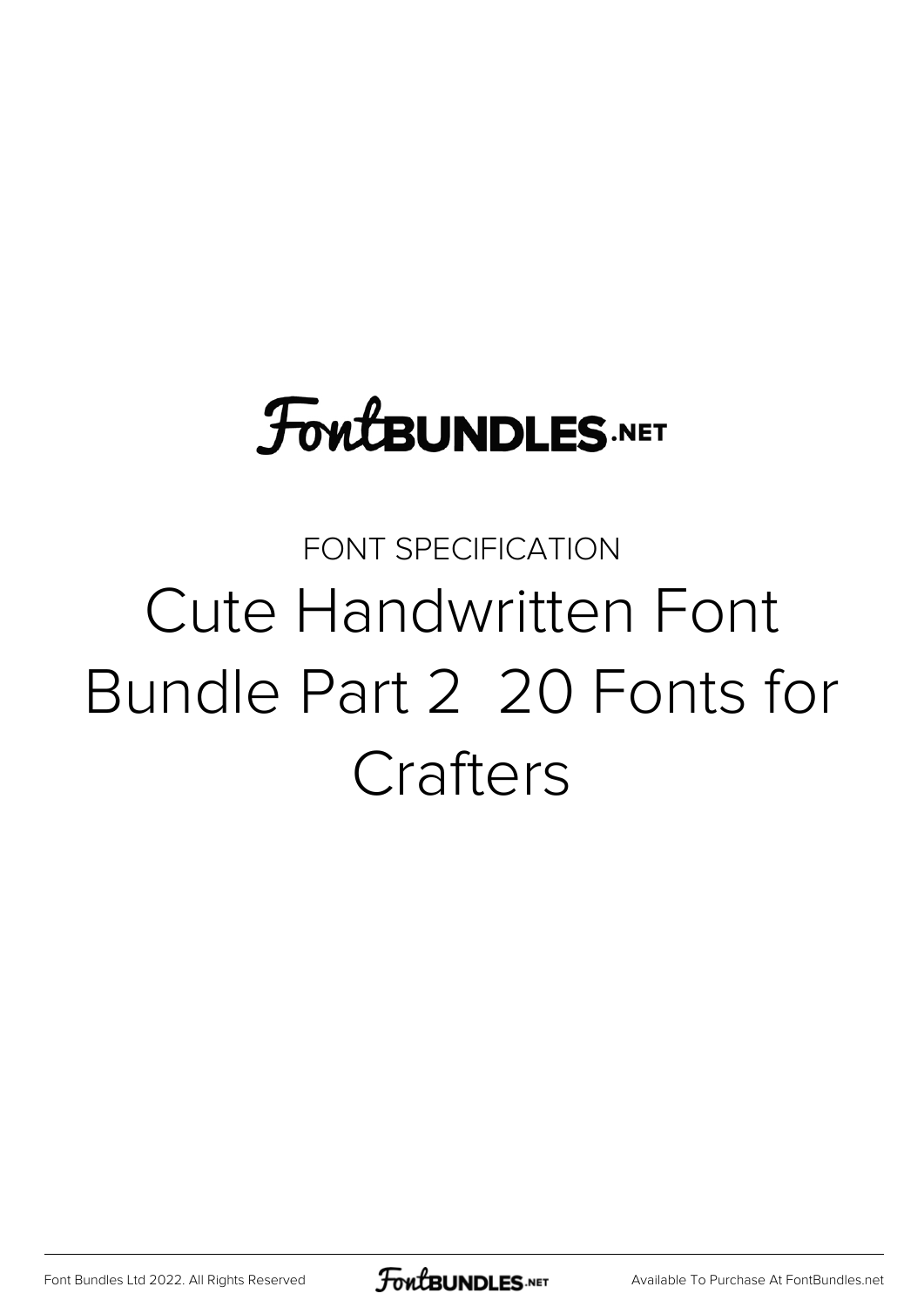#### Kindness - Regular

**Uppercase Characters** 

# *abcocrguttkimnopQ*  $R.SJUVWXYJ$

Lowercase Characters

 $a\&c\&e\&g\&v\&e\&m\&p\&v\&t\&w\&w\&y\}$ 

**Numbers** 

#### 0123456789

Punctuation and Symbols " #  $\int$   $\int$   $\int$   $\int$   $\int$   $\int$   $\frac{1}{1}$   $\frac{1}{1}$   $\frac{1}{1}$   $\frac{1}{1}$   $\frac{1}{1}$   $\frac{1}{1}$   $\frac{1}{1}$   $\frac{1}{1}$   $\frac{1}{1}$   $\frac{1}{1}$   $\frac{1}{1}$   $\frac{1}{1}$   $\frac{1}{1}$   $\frac{1}{1}$   $\frac{1}{1}$   $\frac{1}{1}$   $\frac{1}{1}$   $\frac{1}{1}$   $\frac{1}{1$  $\overline{\mathsf{I}}$ 

$$
\dot{a} \quad \dot{a} \quad \dot{a} \quad \ddot{a} \quad \ddot{a} \quad \ddot{a} \quad \dot{b} \quad \dot{c} \quad \dot{\epsilon}
$$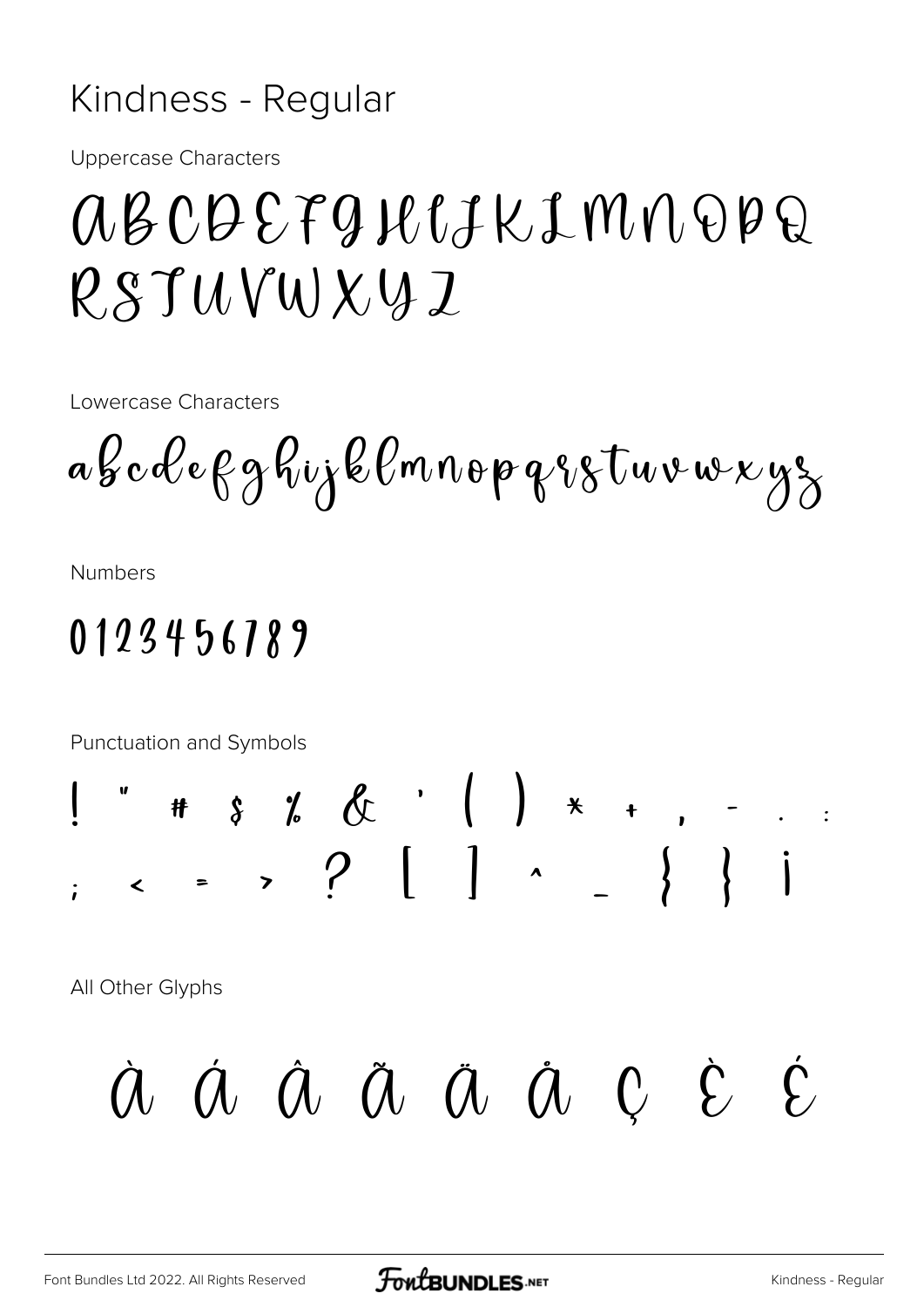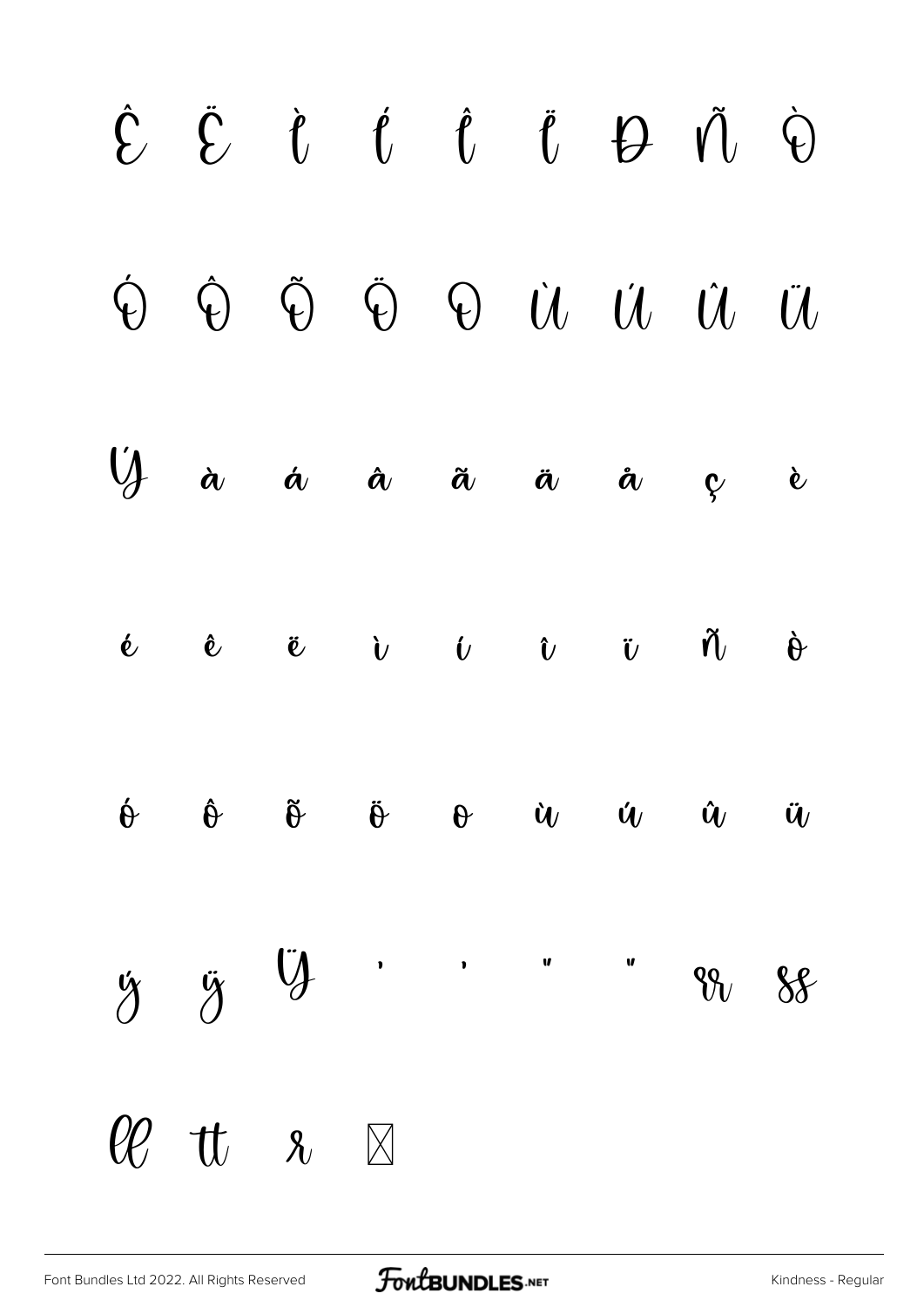#### Make - Regular

**Uppercase Characters** 

# ABCDEFGHIJKLMNO **PQRSTUVWXYZ**

Lowercase Characters

# ABCDEFGHIJKLMNO PQRSTUVWXYZ

Numbers

#### 0 1 2 3 4 5 6 7 8 9

Punctuation and Symbols

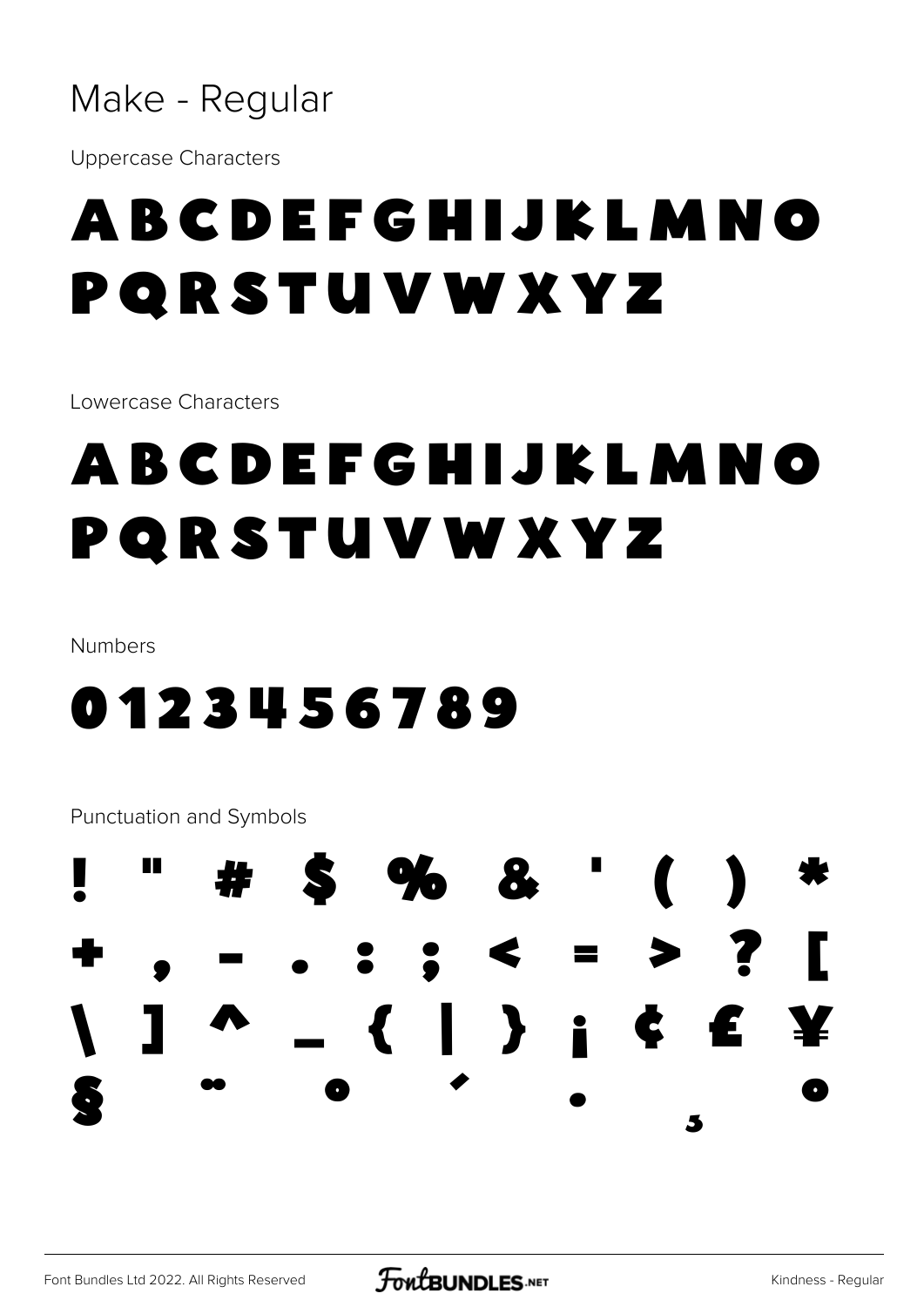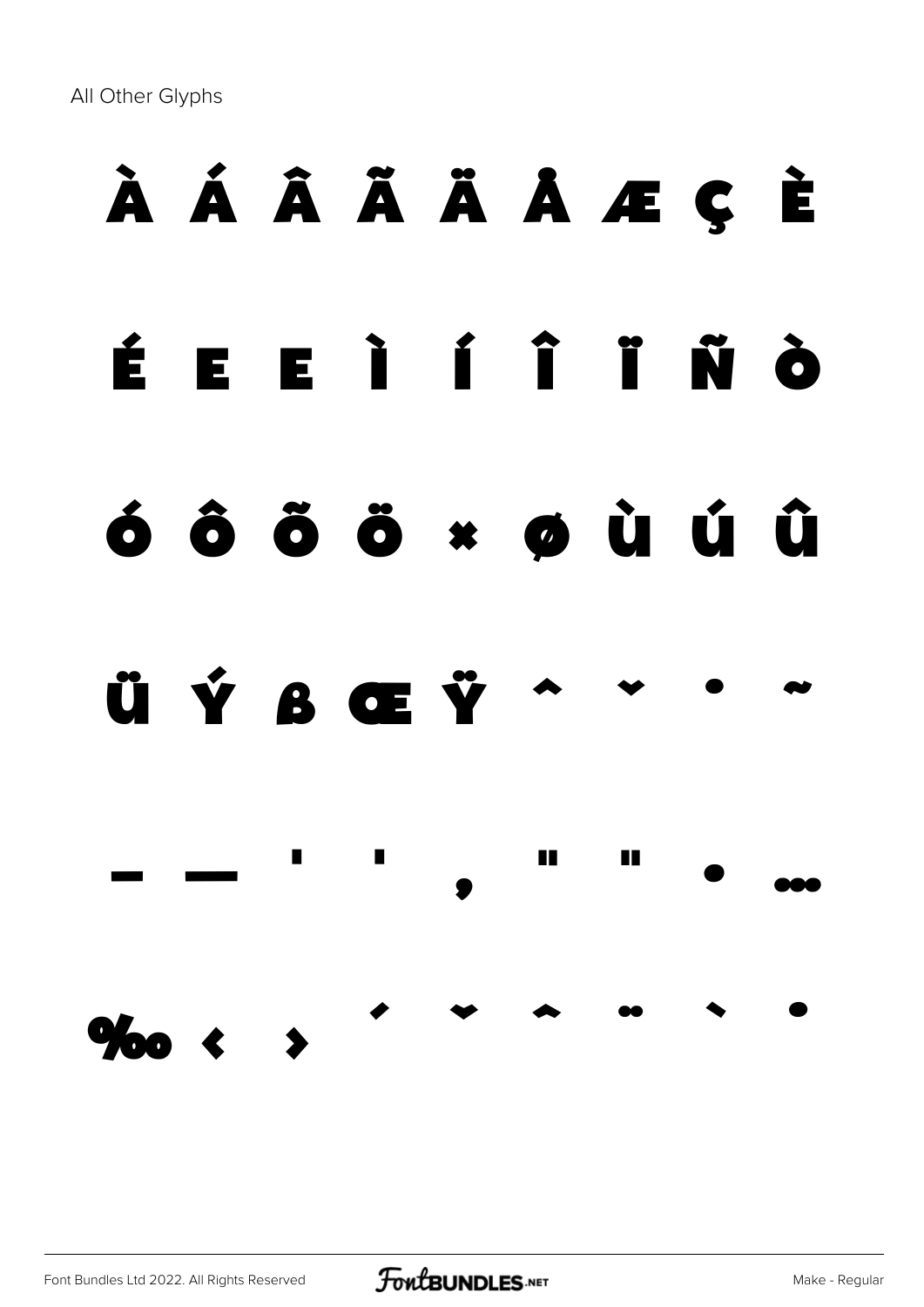

 $\overline{a}$ 

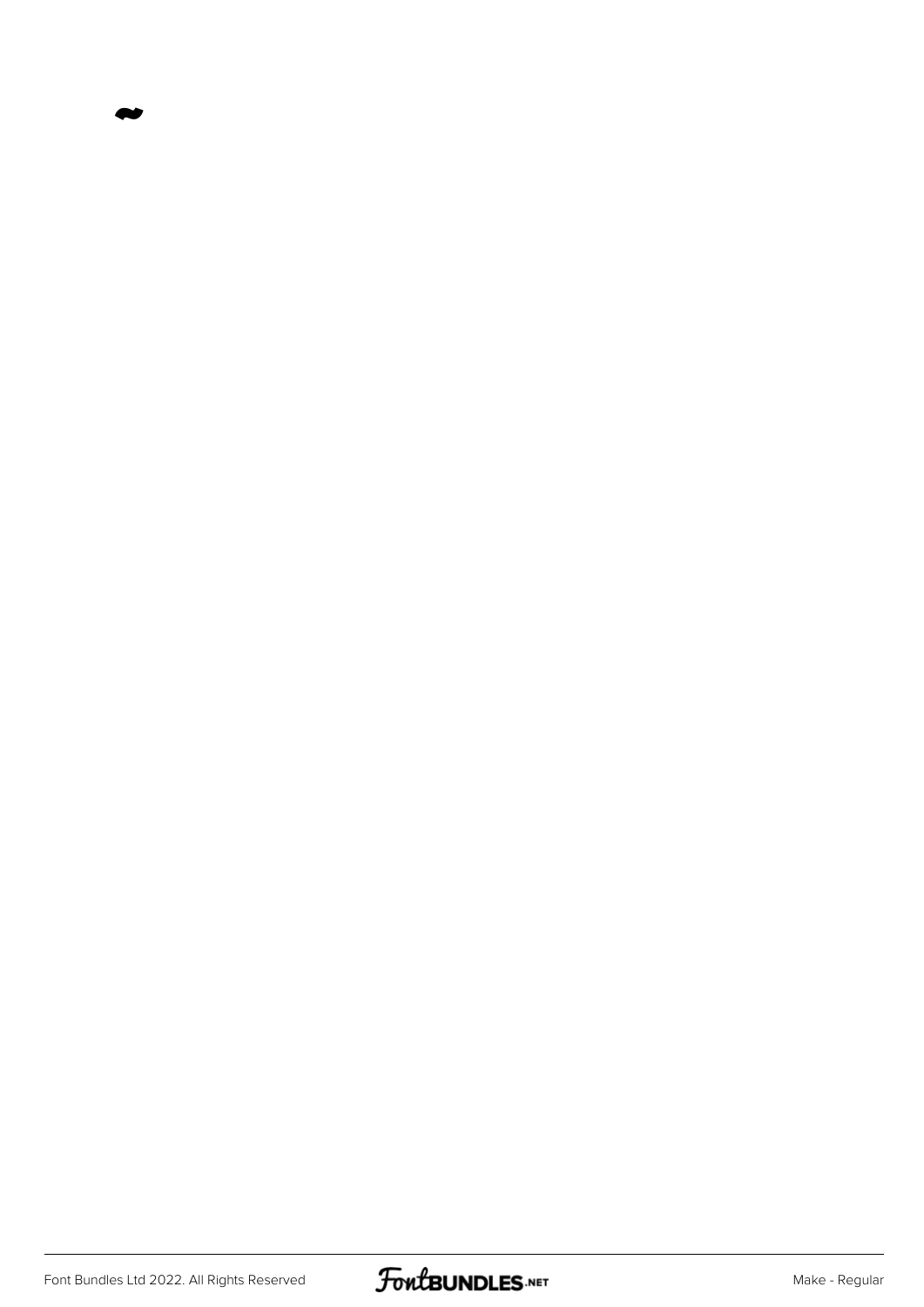#### **Brightland - Regular**

**Uppercase Characters** 

## ABCDEFGHIJKLMNOPQRSTU VWXYZ

Lowercase Characters

#### abcdegghijklmnopquotuvuxyz

**Numbers** 

#### 0123456789

Punctuation and Symbols

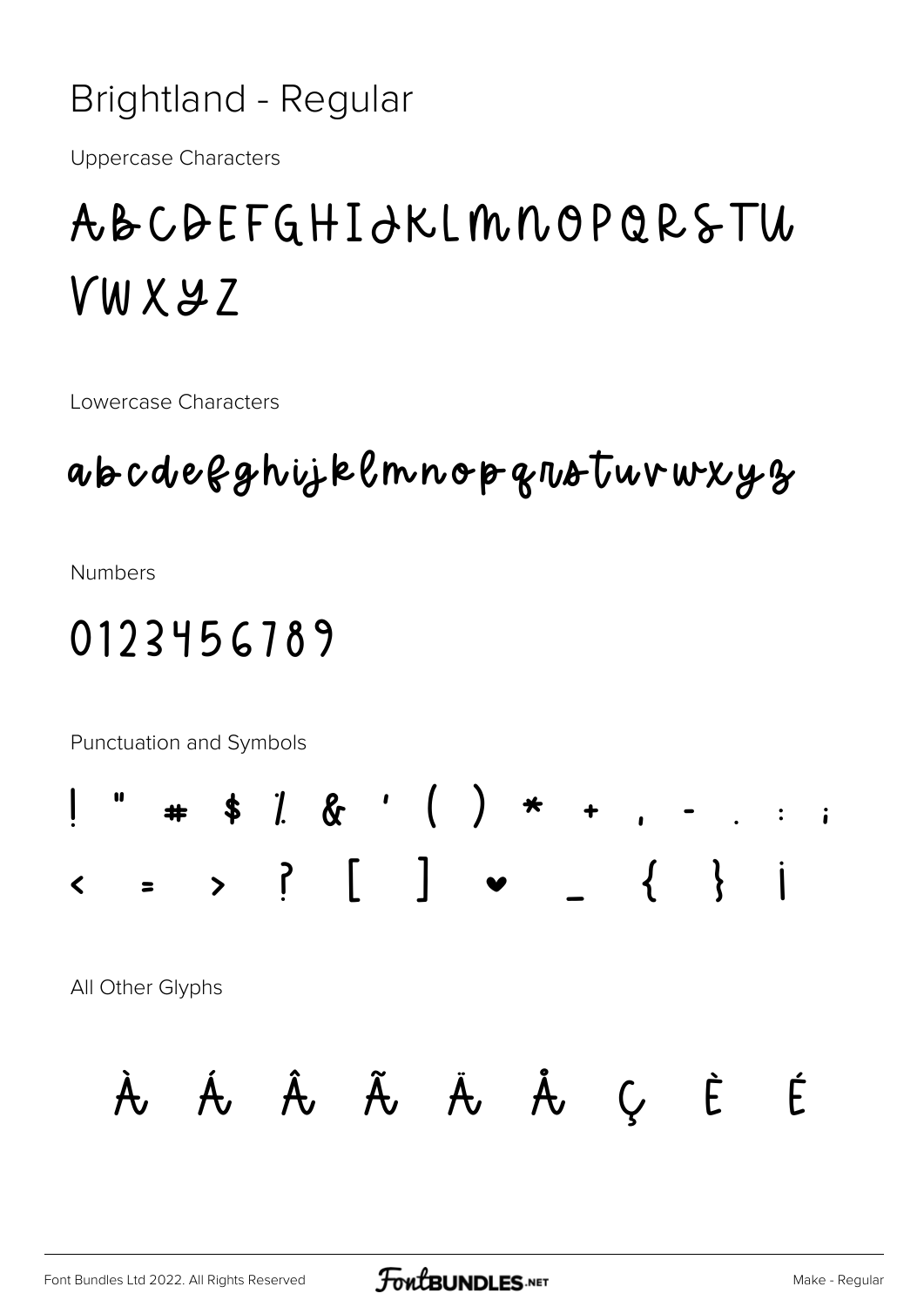|                      | $\hat{E}$ $\dot{E}$ $\dot{I}$ $\dot{I}$ $\dot{I}$ $\theta$ $\tilde{n}$ $\dot{\theta}$                                                                                                                                                                                                                                                                                                                                            |  |  |                            |  |
|----------------------|----------------------------------------------------------------------------------------------------------------------------------------------------------------------------------------------------------------------------------------------------------------------------------------------------------------------------------------------------------------------------------------------------------------------------------|--|--|----------------------------|--|
| $\dot{\theta}$       | $\begin{matrix} \mathbf{0} & \mathbf{0} & \mathbf{0} & \mathbf{0} & \mathbf{0} & \mathbf{0} & \mathbf{0} & \mathbf{0} & \mathbf{0} & \mathbf{0} & \mathbf{0} & \mathbf{0} & \mathbf{0} & \mathbf{0} & \mathbf{0} & \mathbf{0} & \mathbf{0} & \mathbf{0} & \mathbf{0} & \mathbf{0} & \mathbf{0} & \mathbf{0} & \mathbf{0} & \mathbf{0} & \mathbf{0} & \mathbf{0} & \mathbf{0} & \mathbf{0} & \mathbf{0} & \mathbf{0} & \mathbf{0$ |  |  |                            |  |
|                      | $\dot{\mathcal{Y}}$ à á â ã å å ç è                                                                                                                                                                                                                                                                                                                                                                                              |  |  |                            |  |
| $\acute{\textbf{e}}$ | $\hat{e}$ $\hat{e}$ $\hat{v}$ $\hat{v}$ $\hat{v}$ $\hat{v}$                                                                                                                                                                                                                                                                                                                                                                      |  |  | $\tilde{n}$ $\dot{\sigma}$ |  |
|                      | Ó Ô Õ Ö O Ù Ú Û Ü                                                                                                                                                                                                                                                                                                                                                                                                                |  |  |                            |  |
|                      | $\ddot{y}$ $\ddot{y}$ $\ddot{y}$ are                                                                                                                                                                                                                                                                                                                                                                                             |  |  |                            |  |
|                      | an m an in en en in $\boxtimes$                                                                                                                                                                                                                                                                                                                                                                                                  |  |  |                            |  |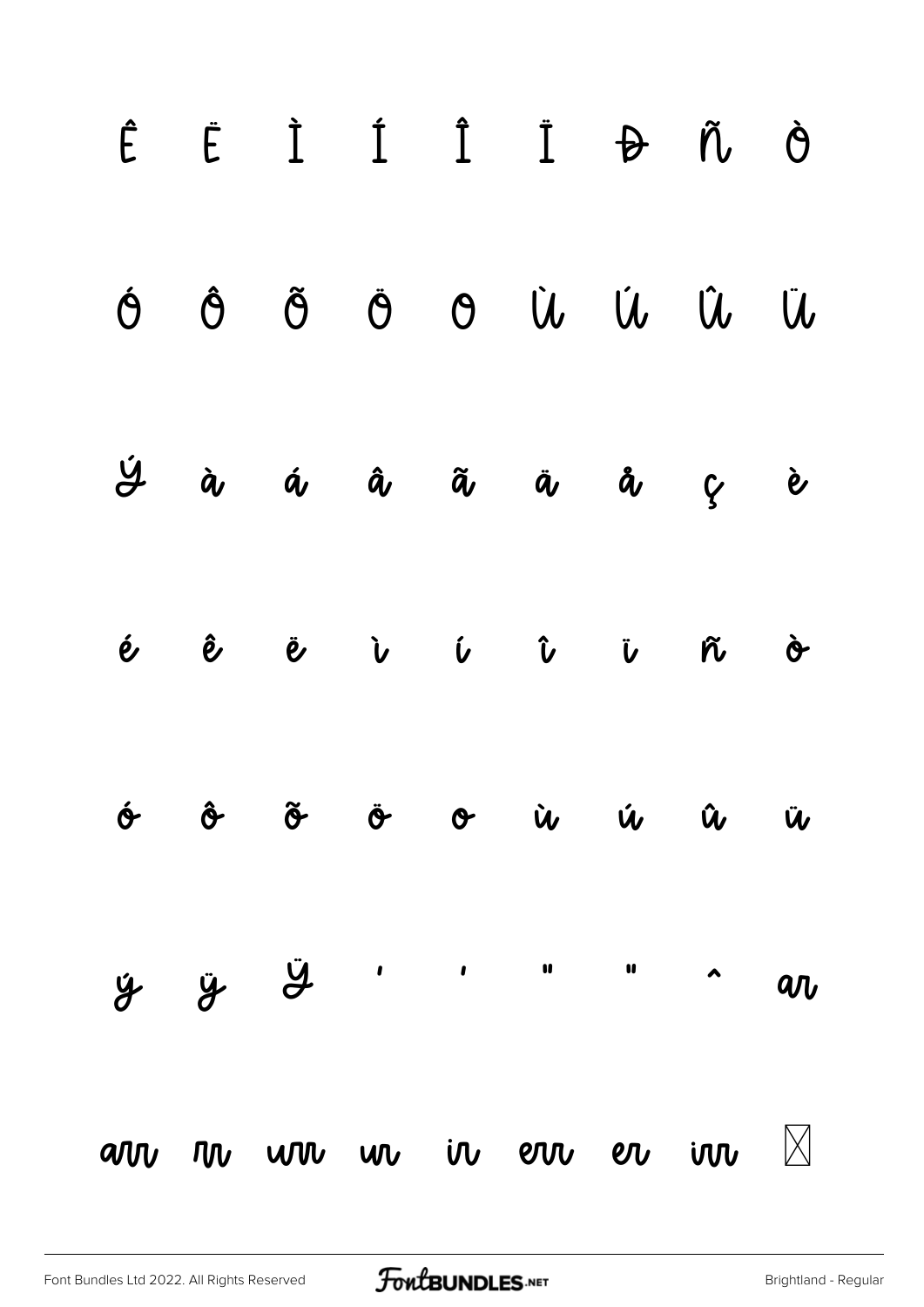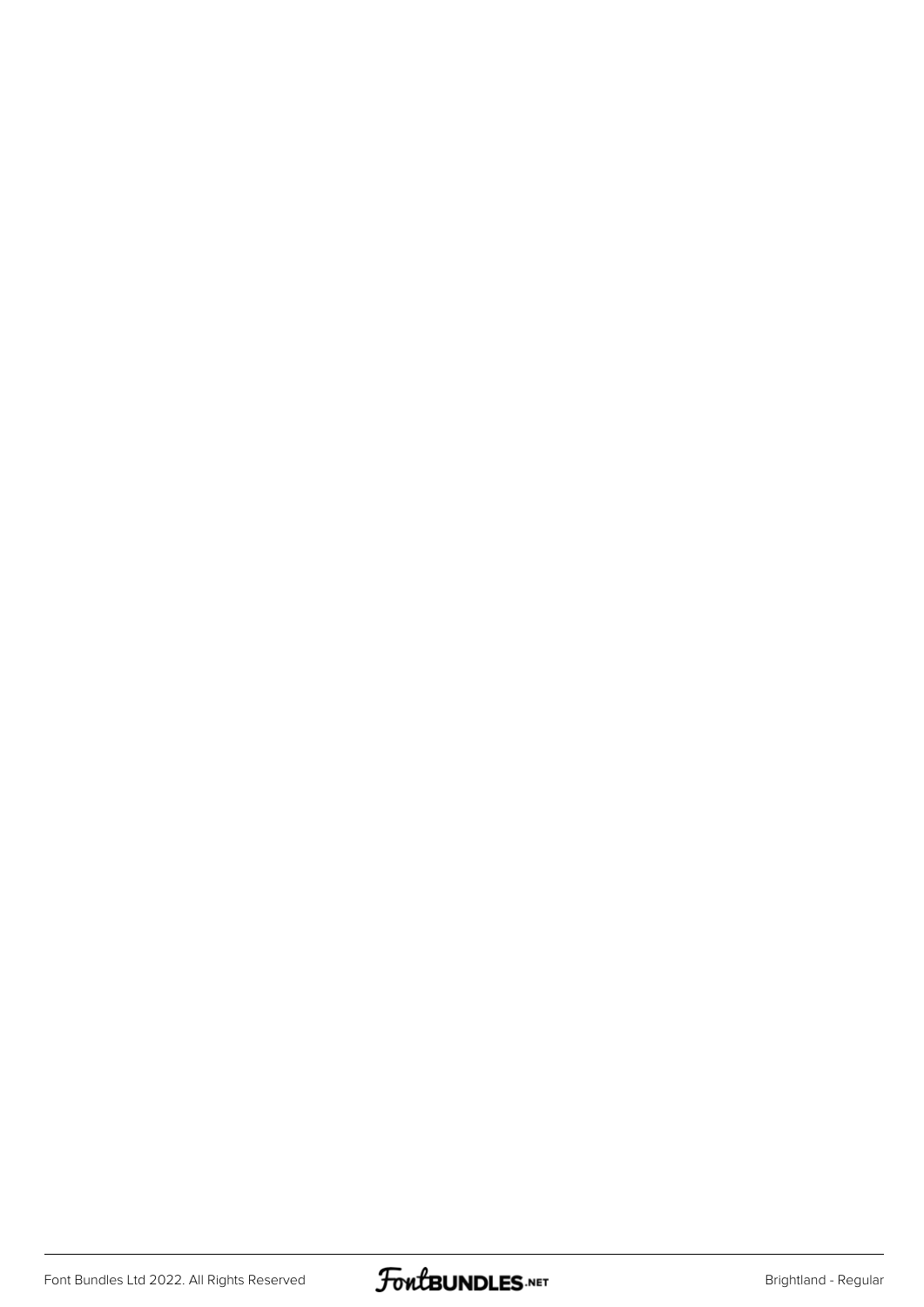#### More Magic Lines - Regular

**Uppercase Characters** 

# ABCDEFGHIJKLMNOPQRSTU VWXYZ

Lowercase Characters

# ABCDEFGHIJKLMNOPQRSTU VWXYZ

**Numbers** 

#### 0123456789

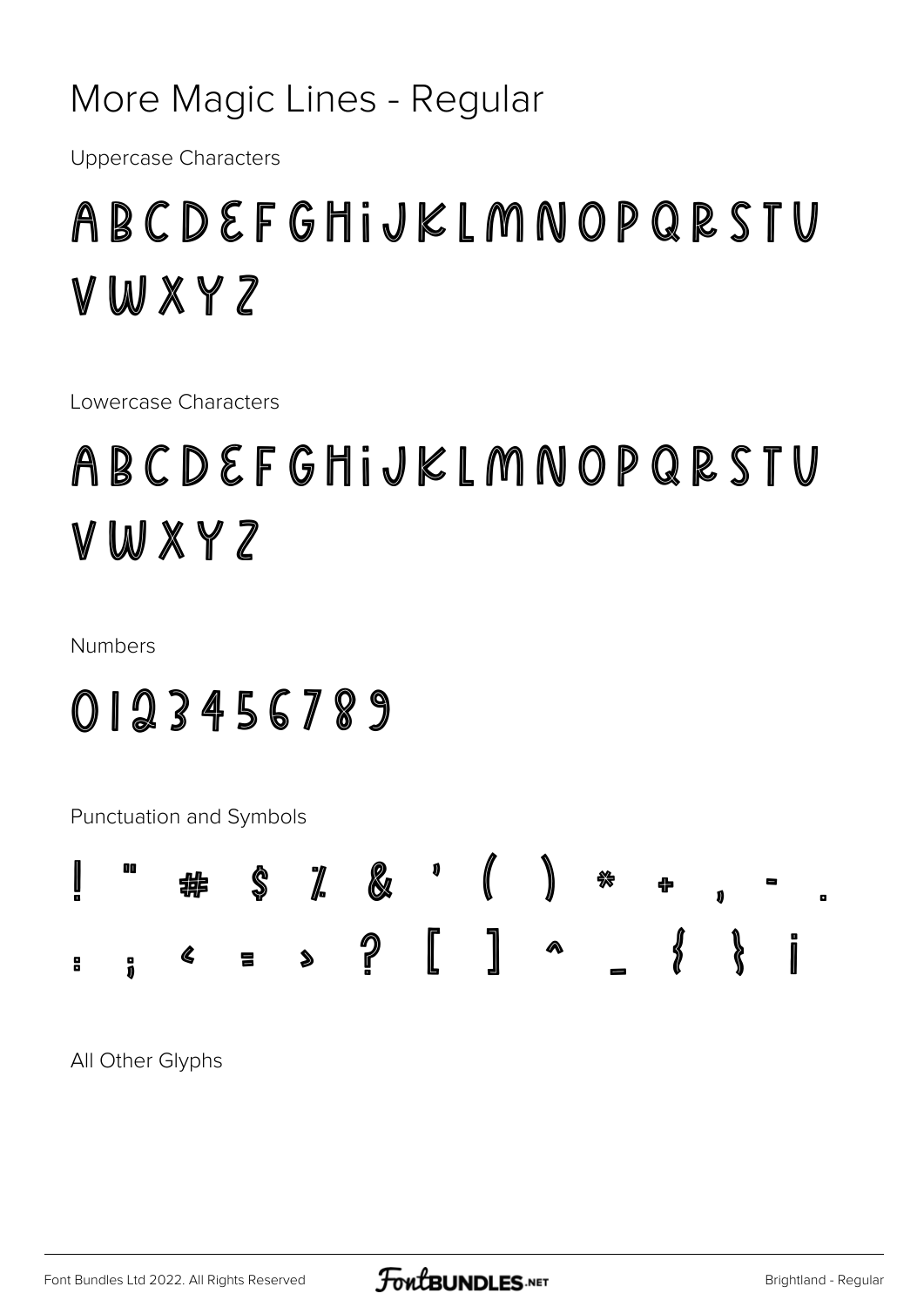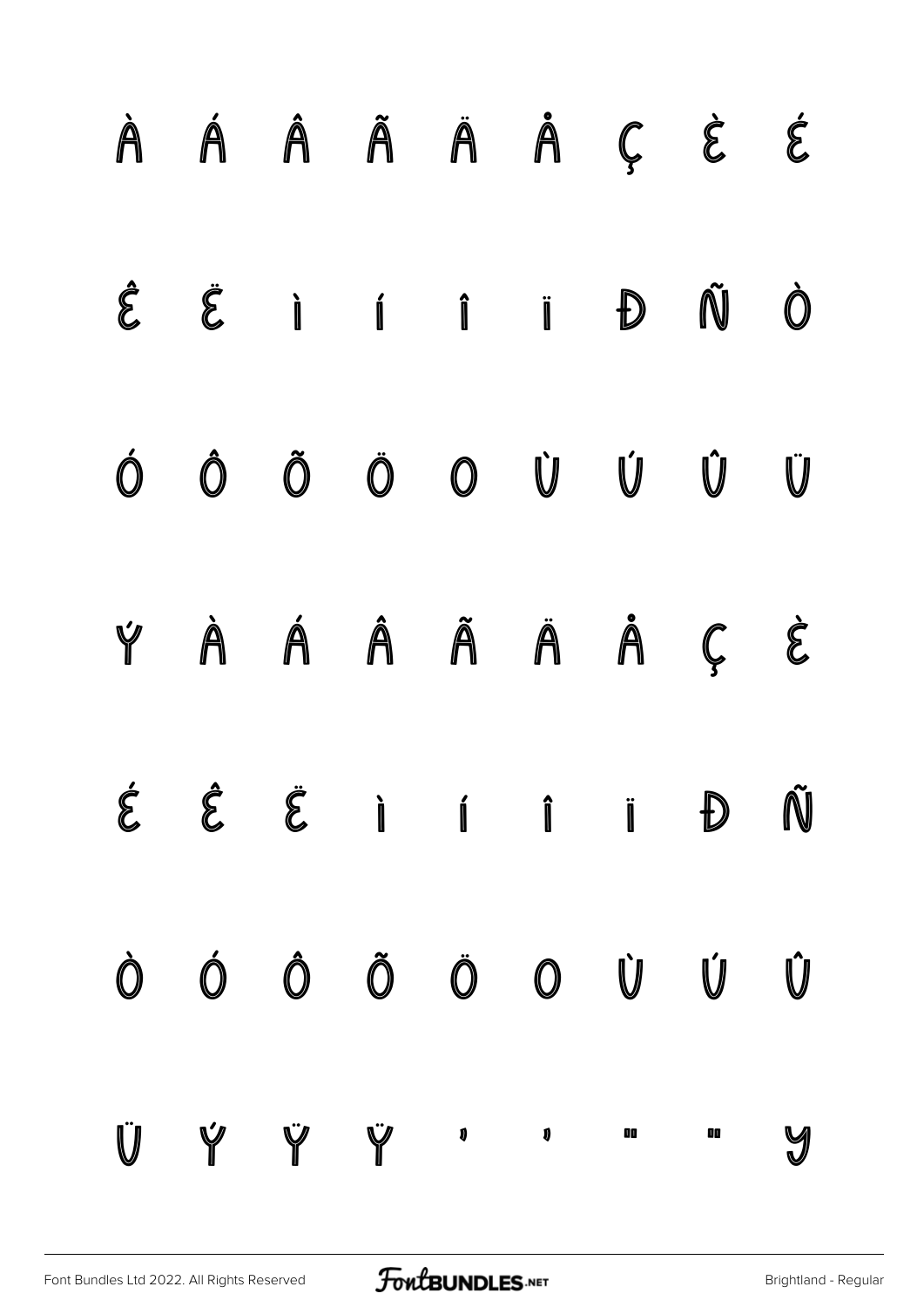#### $\sigma$  +  $\sigma$ o nn ss  $\boxtimes$

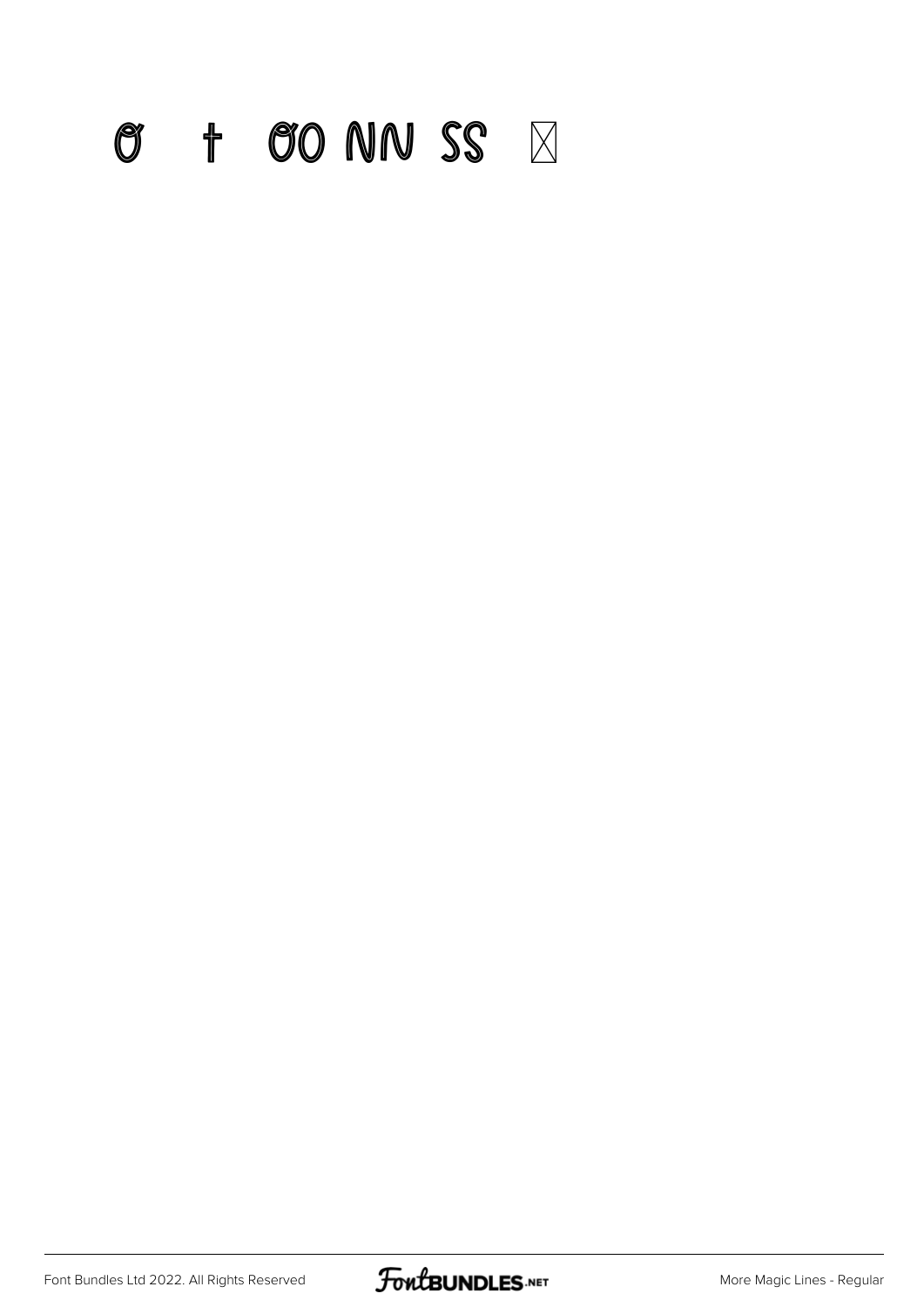#### Pink Pear - Regular

**Uppercase Characters** 

## ABCDEFGHIJKLMNOPQRSTUV WXY7

Lowercase Characters

# ABCDFFGHIJKI MNOPQRSTUV WXY7

Numbers

#### 0123456789

Punctuation and Symbols

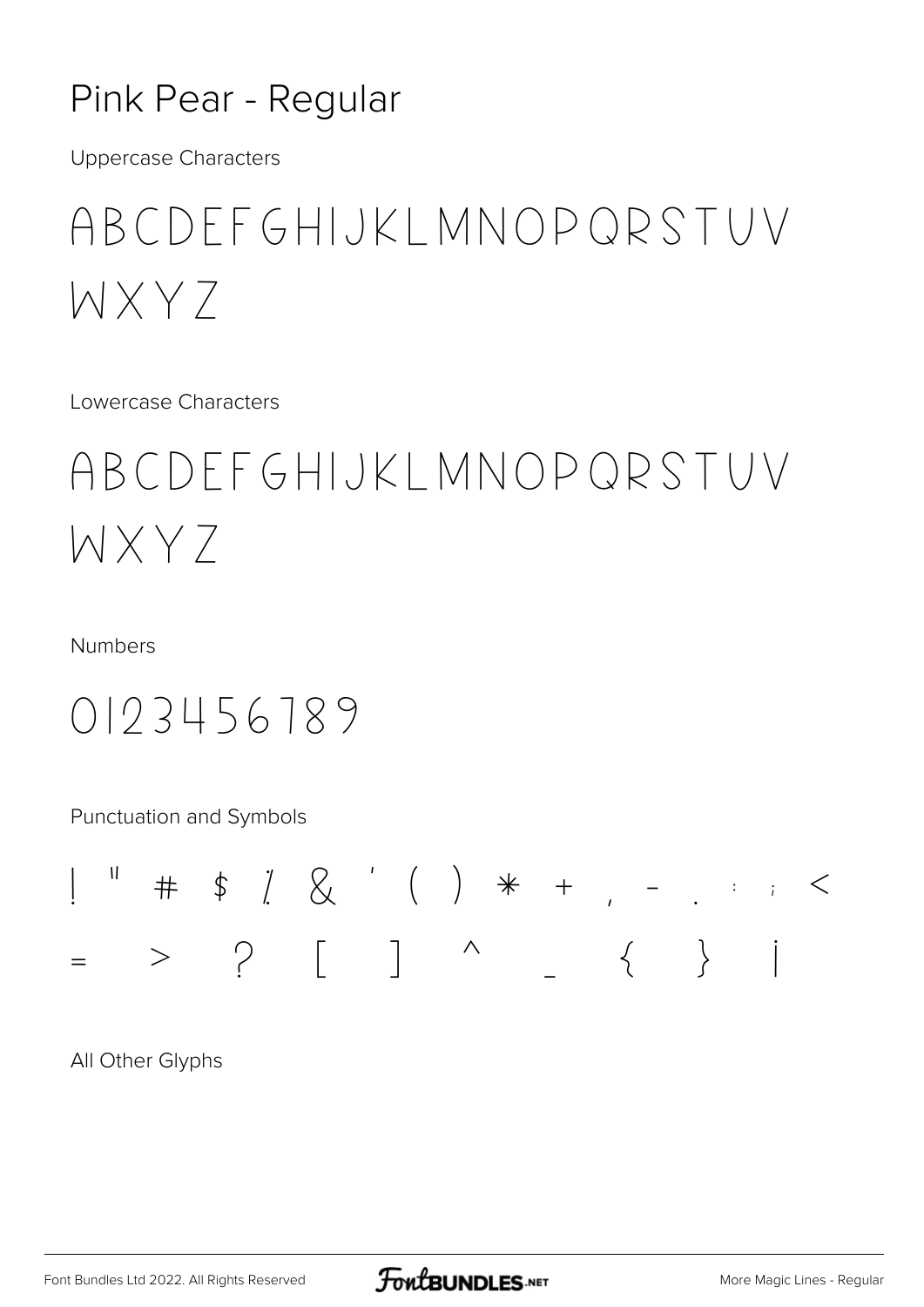

**FoutBUNDLES**.NET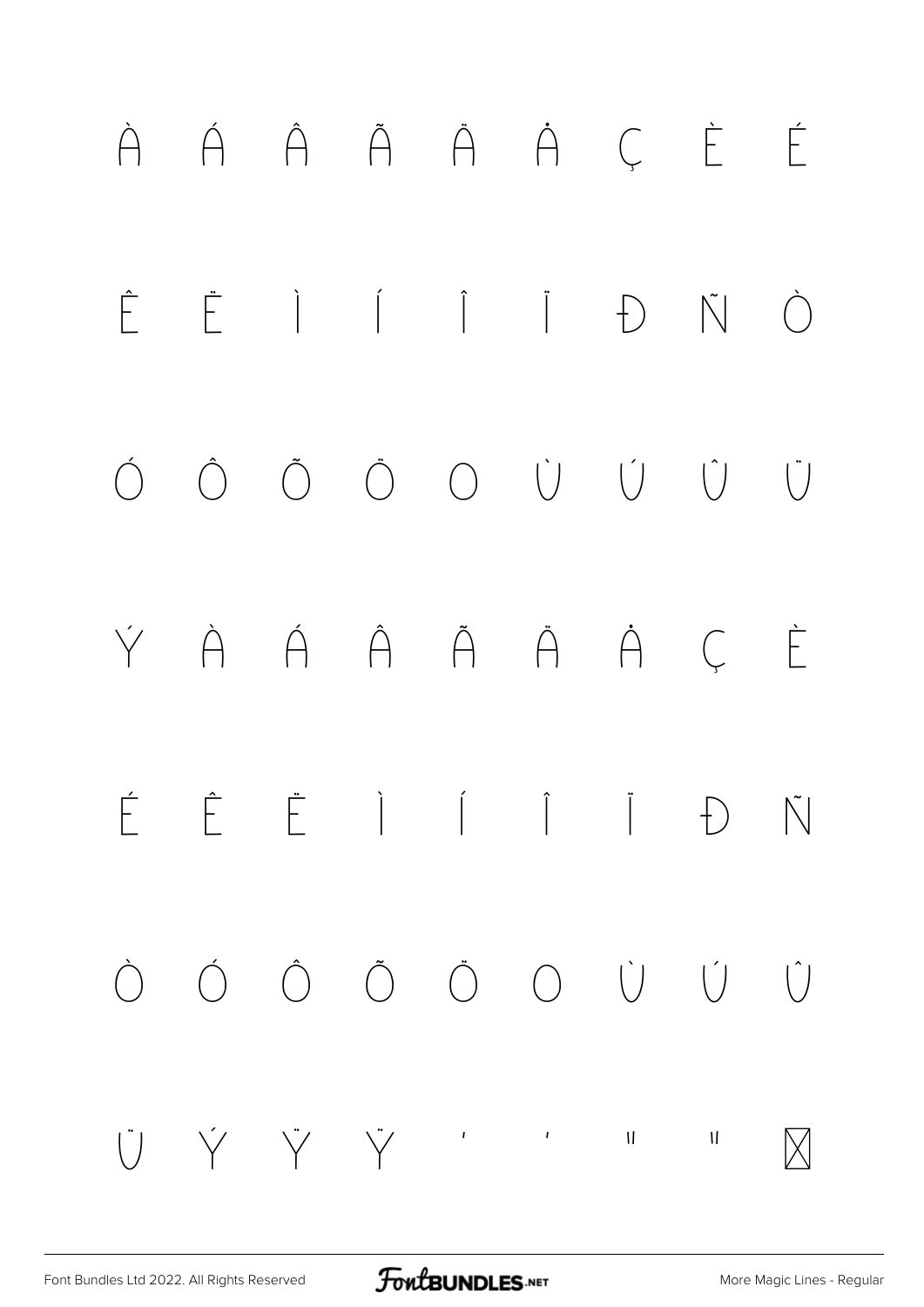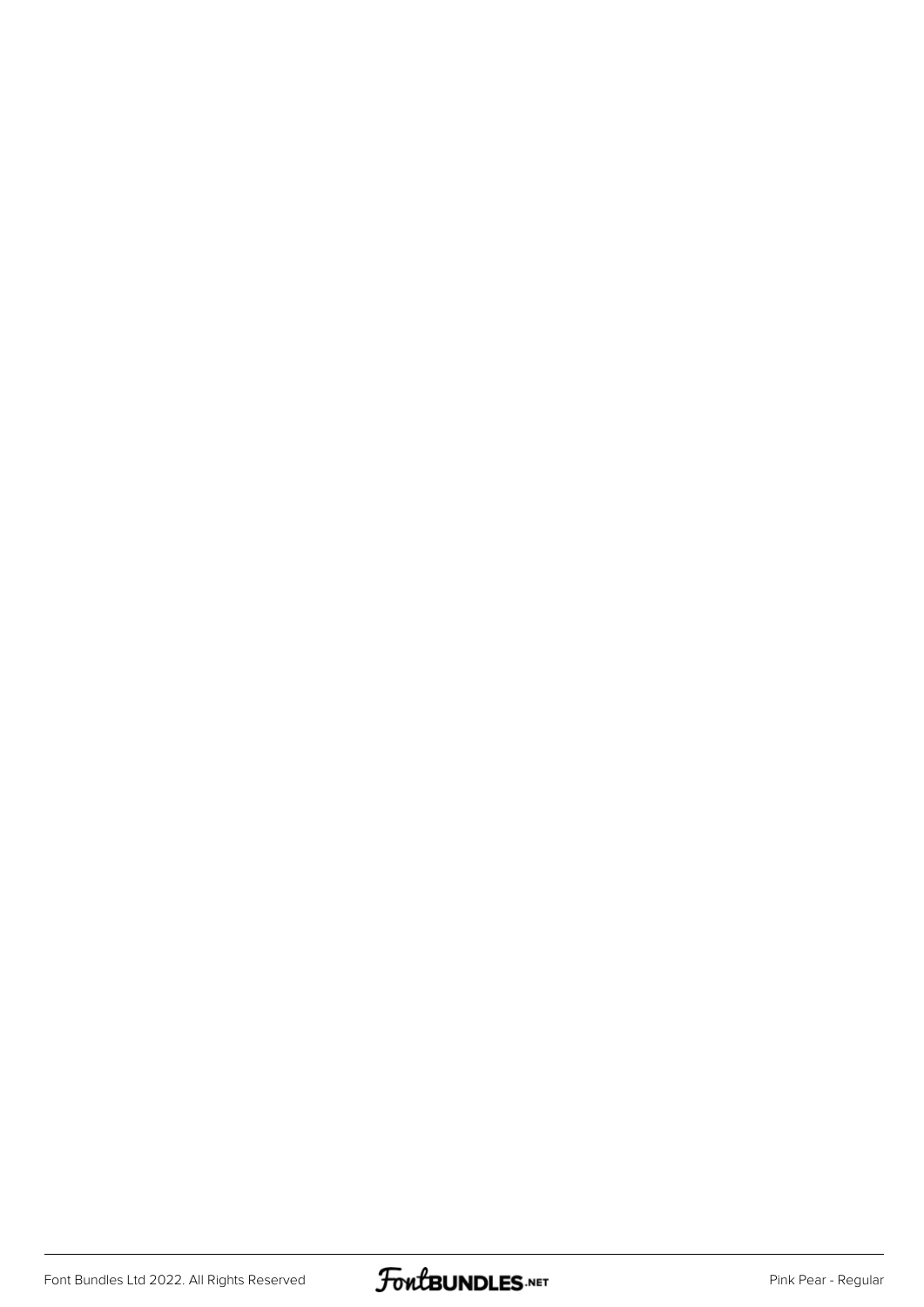#### Sparkled - Regular

**Uppercase Characters** 

ABCDEFGHIJKLMNOPQR  $STUVWXZZ$ 

Lowercase Characters

abcdefghijklmnopgrst

 $u \sim w \sim y - 3$ 

**Numbers** 

0123456789

Punctuation and Symbols

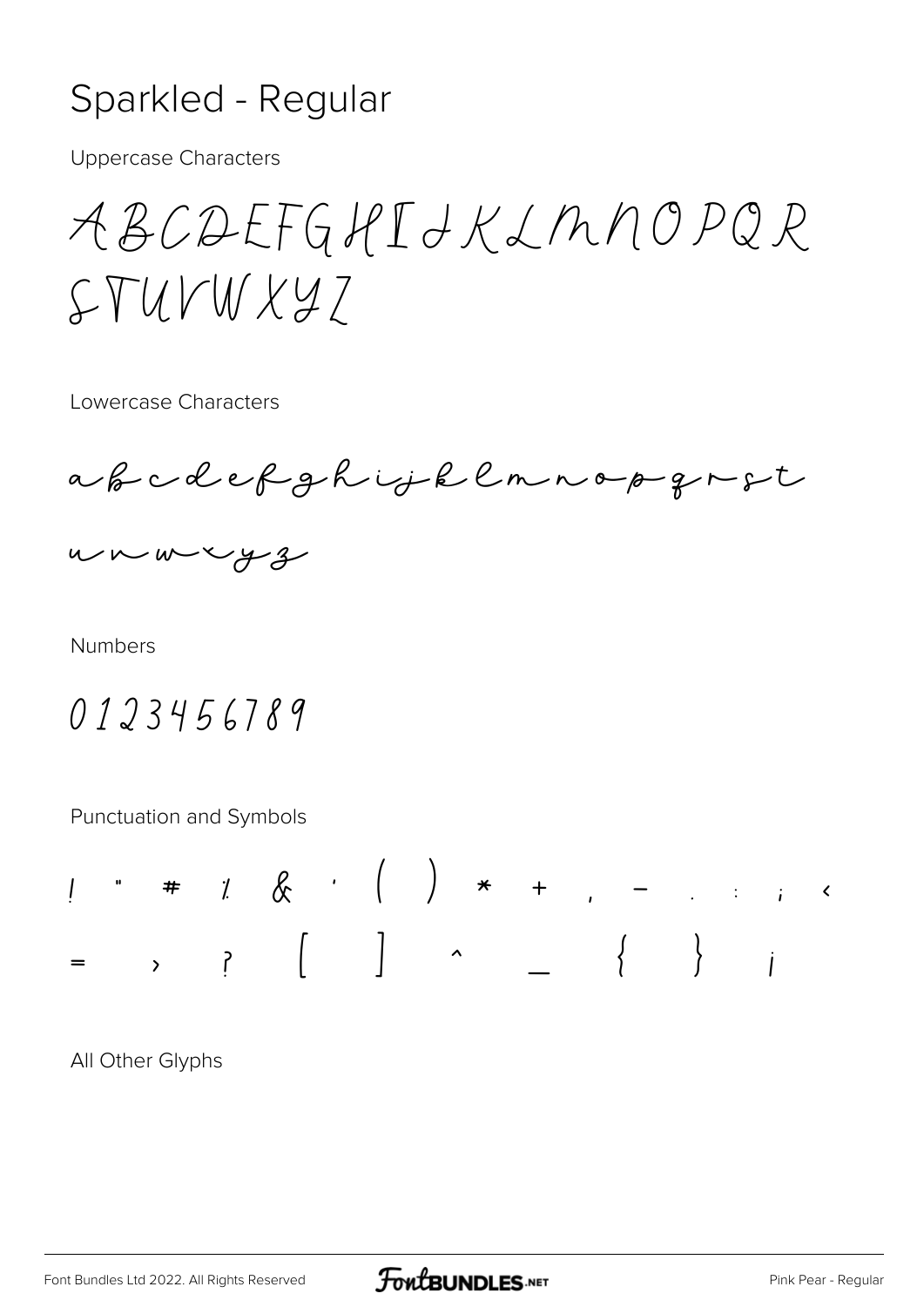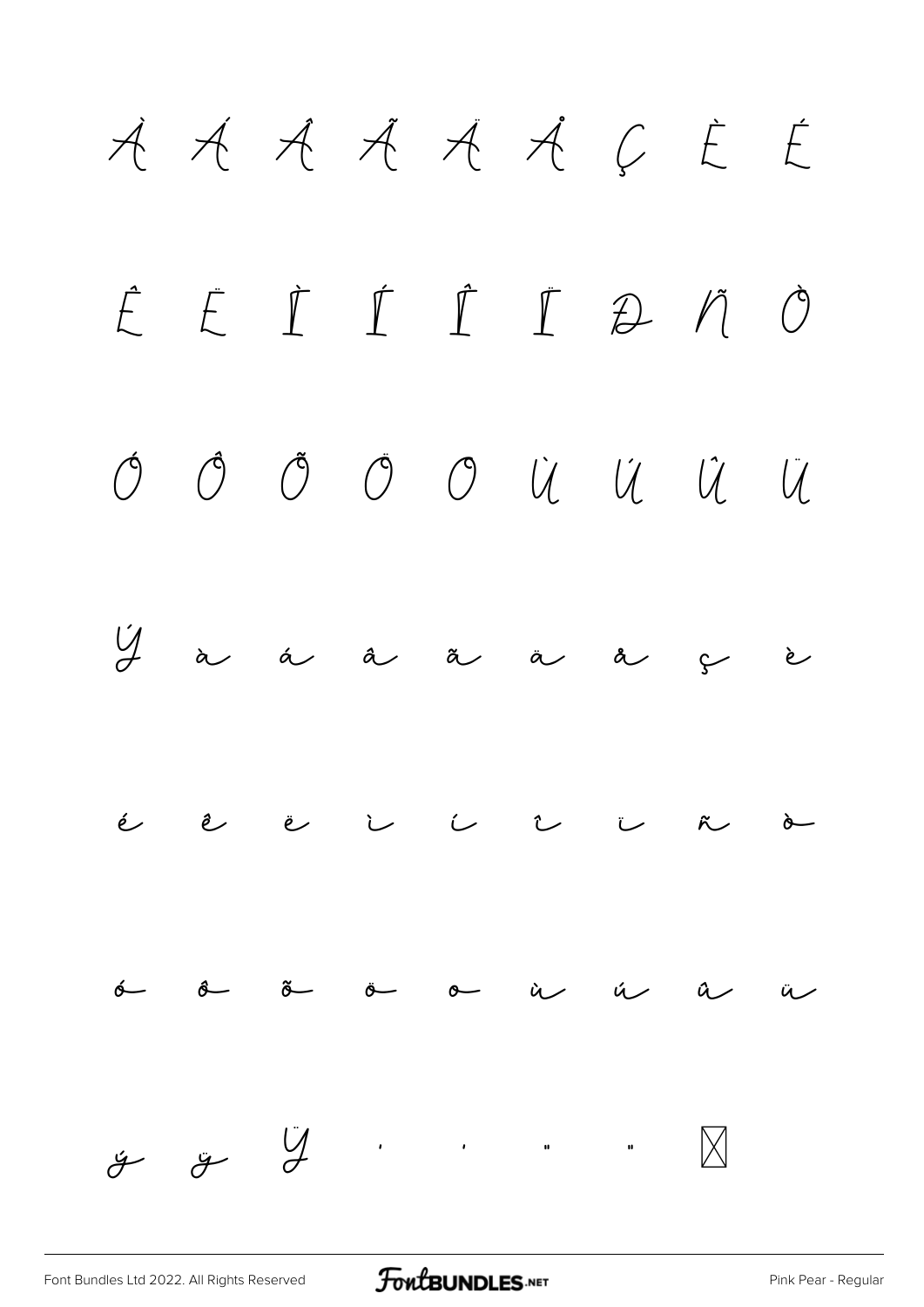#### Daisytown - Regular

**Uppercase Characters** 

## ABCOEFGHIJKLMNOPQRSTU VWXYZ

Lowercase Characters

**Numbers** 

#### $0123456789$

Punctuation and Symbols

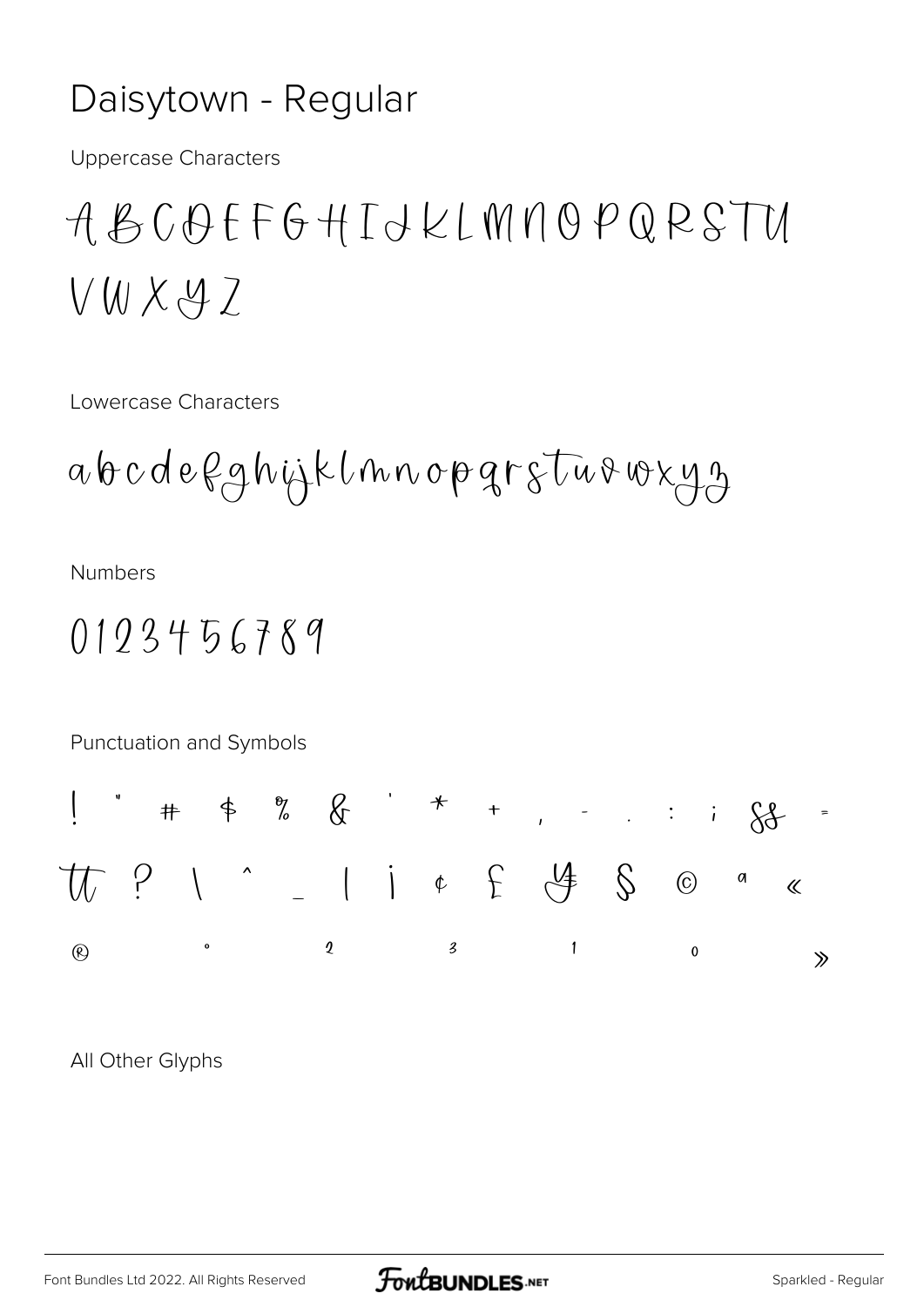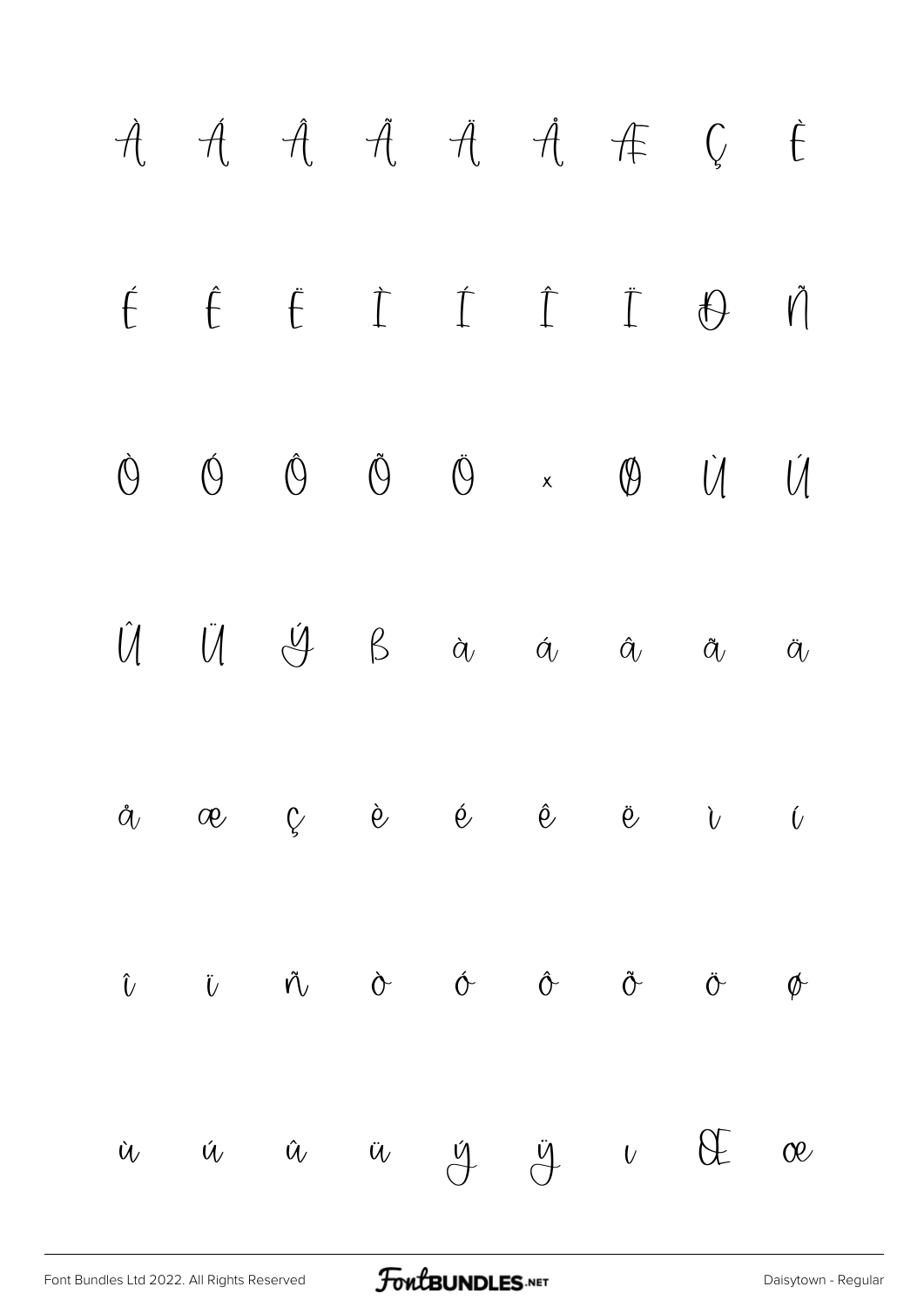# $\check{S} \quad \ \ \check{S} \quad \ \ \check{\mathcal{G}} \quad \ \ \check{\mathfrak{H}}$  $\label{eq:2.1} \frac{1}{\pi} \left( \frac{1}{\pi} \right)^2 \left( \frac{1}{\pi} \right)^2 \left( \frac{1}{\pi} \right)^2 \left( \frac{1}{\pi} \right)^2 \left( \frac{1}{\pi} \right)^2 \left( \frac{1}{\pi} \right)^2 \left( \frac{1}{\pi} \right)^2 \left( \frac{1}{\pi} \right)^2 \left( \frac{1}{\pi} \right)^2 \left( \frac{1}{\pi} \right)^2 \left( \frac{1}{\pi} \right)^2 \left( \frac{1}{\pi} \right)^2 \left( \frac{1}{\pi} \right)^2 \left( \frac{1}{$  $\epsilon$   $\epsilon$   $\delta$   $\pi$   $\ell$   $\delta$  $\hat{\mathbf{v}}$



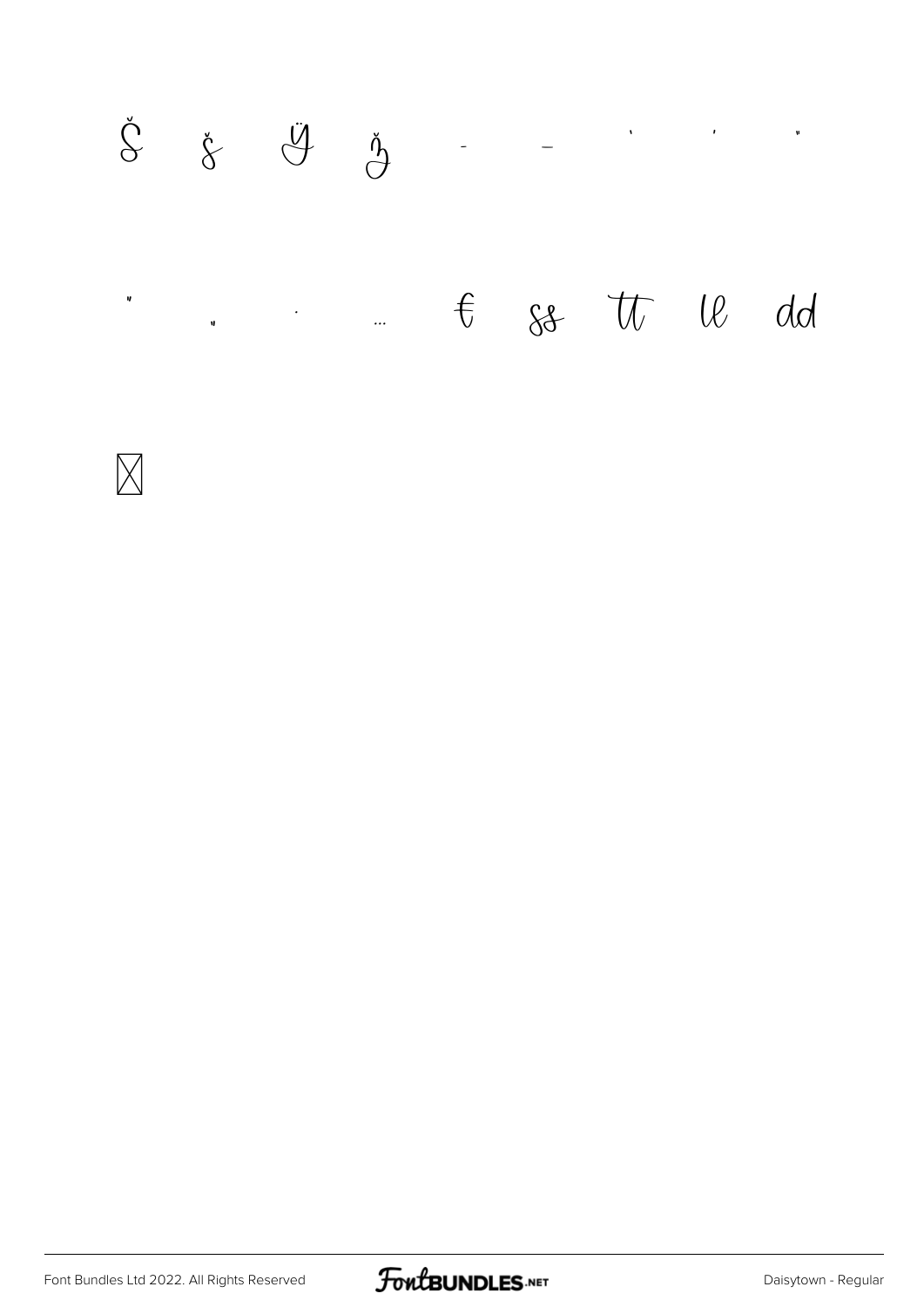

**Uppercase Characters** 

## ABCDEFGHIJKLMNOPQRST **UVWXYZ**

Lowercase Characters

## ABCDEFGHIJKLMNOPQRST **UVWXYZ**

Numbers

0123456789

Punctuation and Symbols

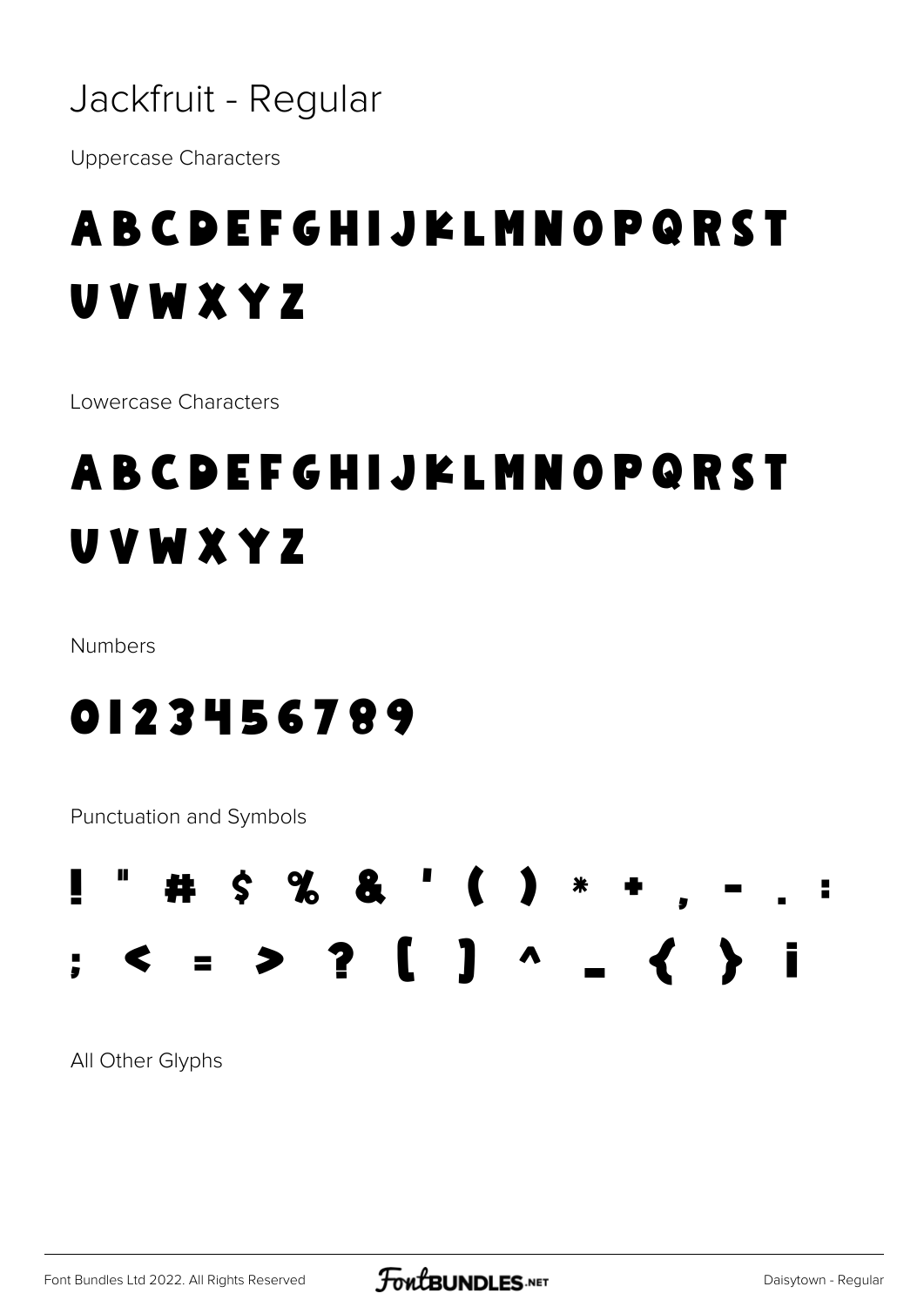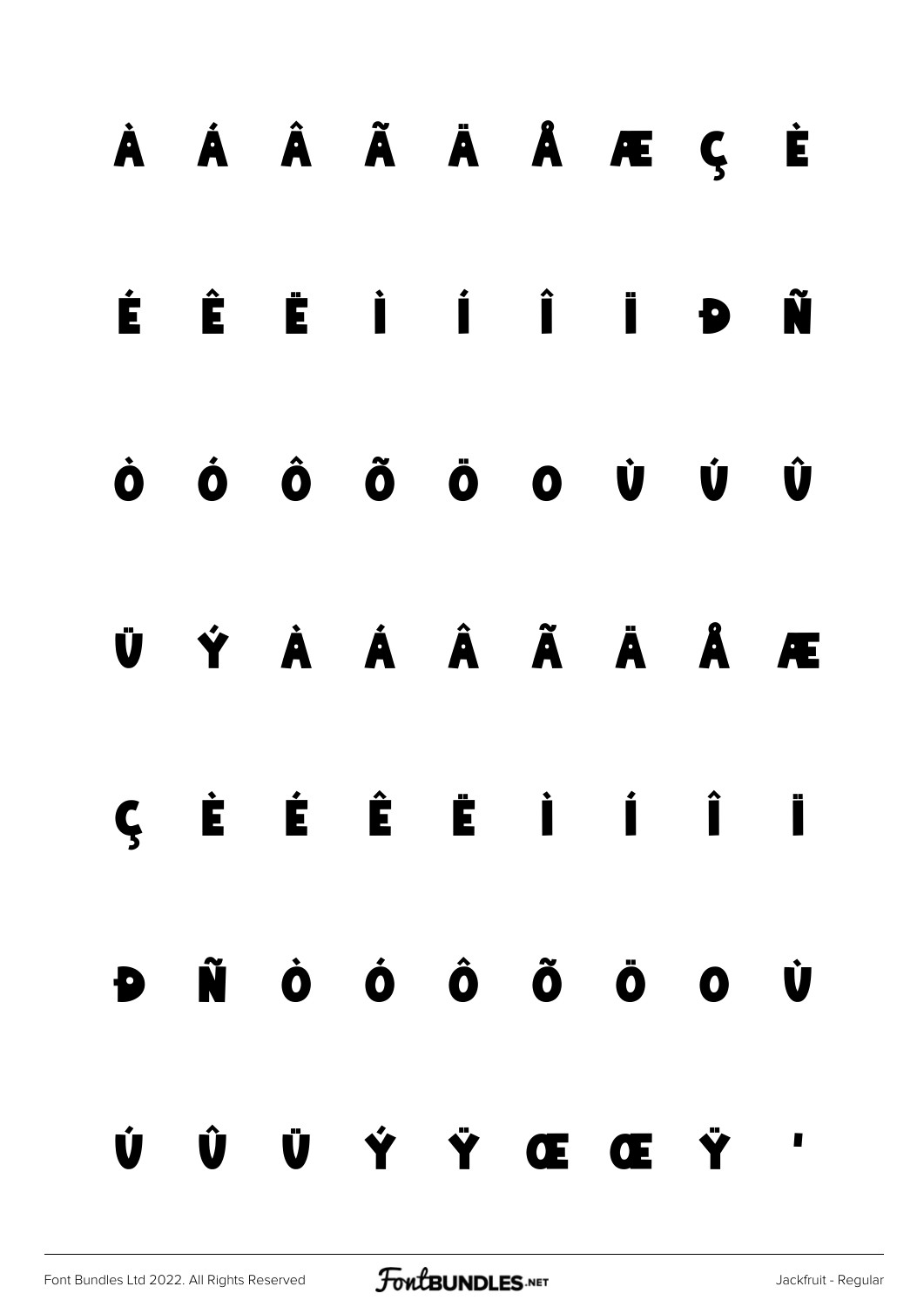| Г |  |  | $\boxtimes$ |
|---|--|--|-------------|
|---|--|--|-------------|

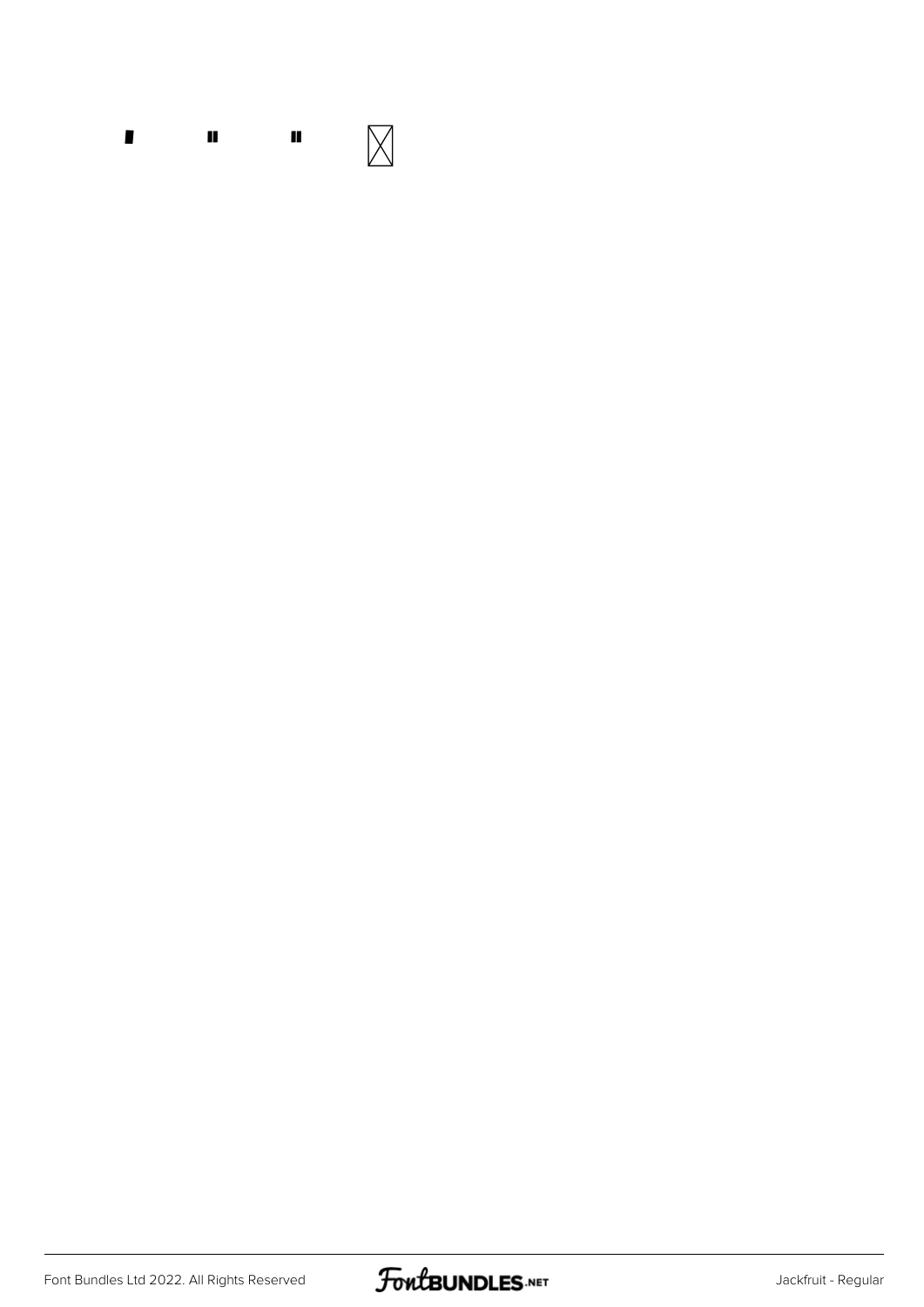#### Alright - Regular

**Uppercase Characters** 

# ABCOEFGHIJKLINOPQRS TUUWXYZ

Lowercase Characters

abcdeRghijKQMnopqr8Turarxy3

**Numbers** 

#### 0123456789

Punctuation and Symbols

$$
A \quad A \quad A \quad A \quad A \quad A \quad C \quad \dot{E} \quad E
$$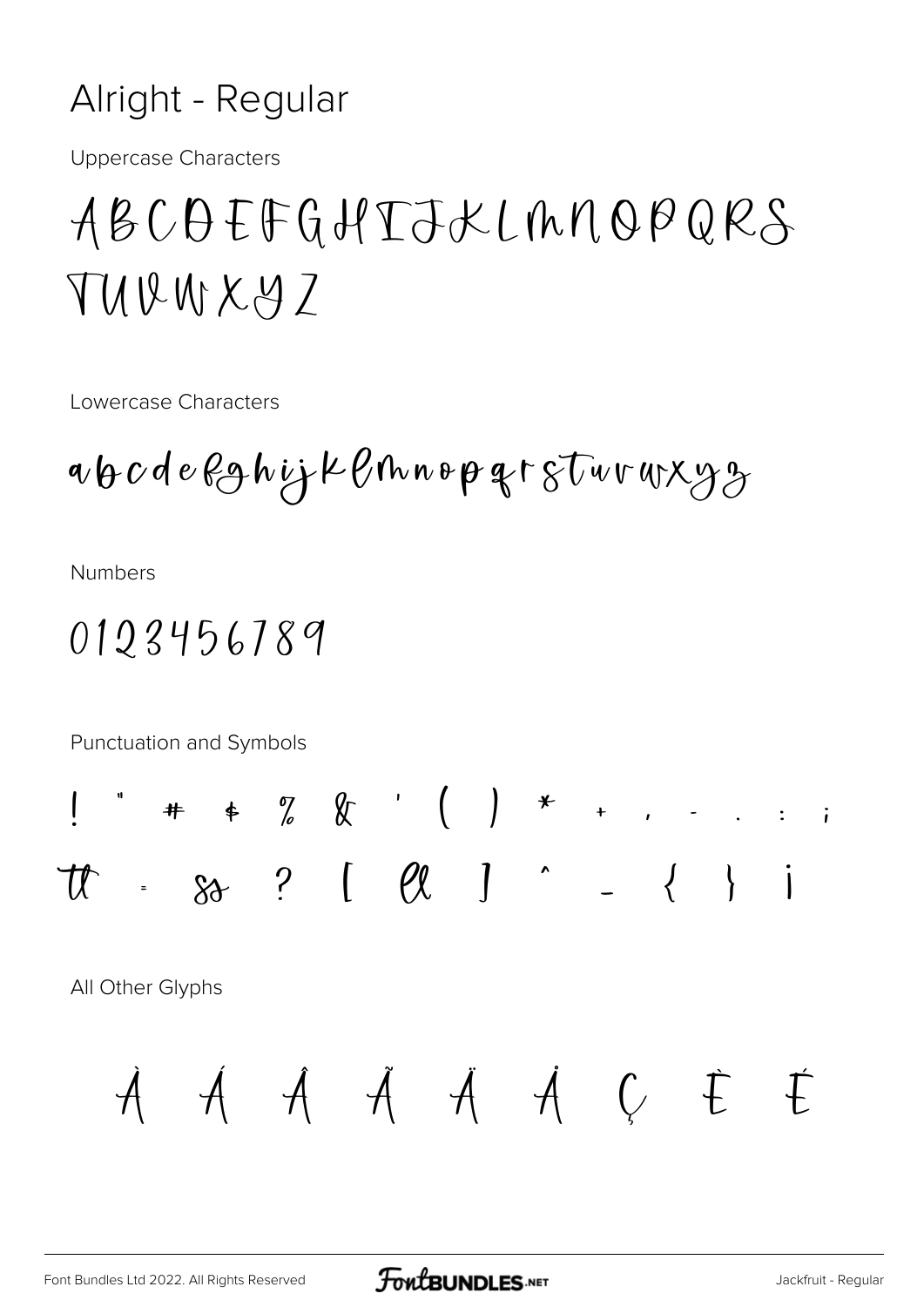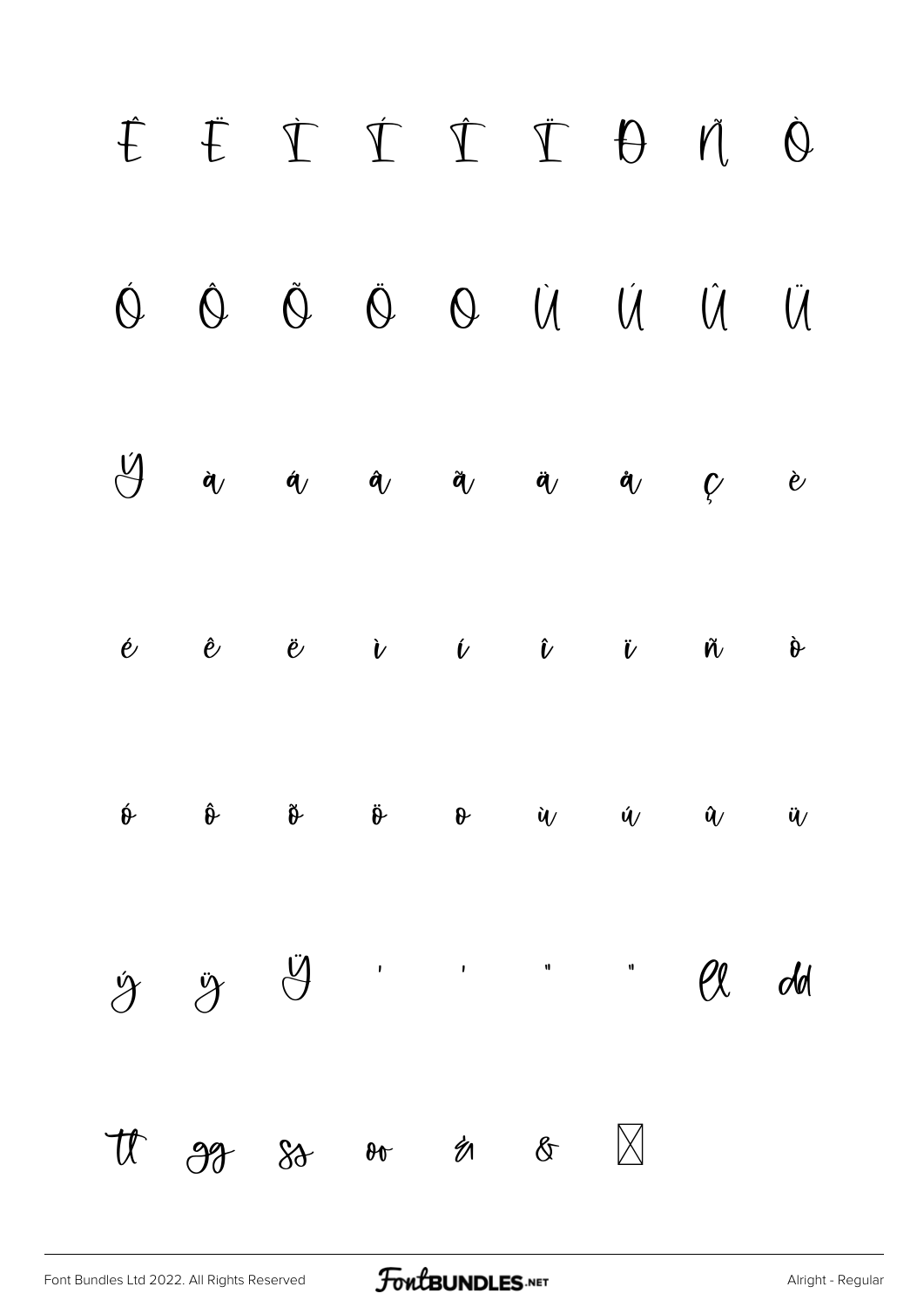#### Lagoon - Regular

**Uppercase Characters** 

## ABCDEFGHIJKLMNOPQRSTUVWXY7

Lowercase Characters

## ABCDEFGHIJKLMNOPQRSIUVWXYZ

**Numbers** 

#### 0123456789

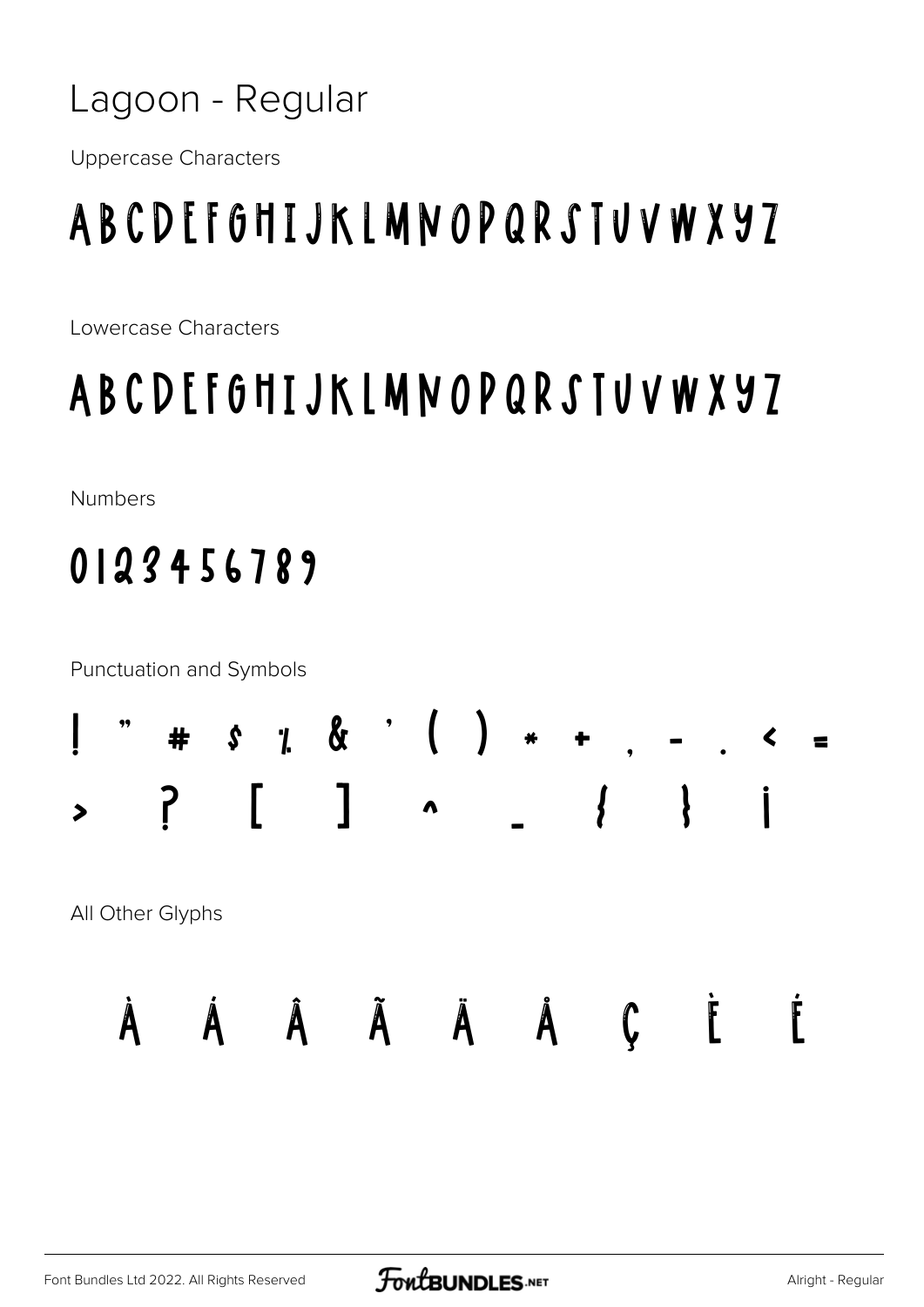|   | $\hat{E} \qquad \ddot{E} \qquad \dot{I} \qquad \dot{I} \qquad \ddot{I} \qquad \dot{I} \qquad \dot{I} \qquad \dot{I} \qquad \dot{O}$                                                                                                                                                                                                                                                    |   |                             |                                         |           |             |   |    |
|---|----------------------------------------------------------------------------------------------------------------------------------------------------------------------------------------------------------------------------------------------------------------------------------------------------------------------------------------------------------------------------------------|---|-----------------------------|-----------------------------------------|-----------|-------------|---|----|
|   | $\begin{matrix} \dot{0} & \hat{0} & \hat{0} & \hat{0} & \hat{0} & \hat{0} & \hat{0} & \hat{0} & \hat{0} & \hat{0} & \hat{0} & \hat{0} & \hat{0} & \hat{0} & \hat{0} & \hat{0} & \hat{0} & \hat{0} & \hat{0} & \hat{0} & \hat{0} & \hat{0} & \hat{0} & \hat{0} & \hat{0} & \hat{0} & \hat{0} & \hat{0} & \hat{0} & \hat{0} & \hat{0} & \hat{0} & \hat{0} & \hat{0} & \hat{0} & \hat{0}$ |   |                             |                                         |           |             |   |    |
|   | Ý À Á Â Ã Ã Ả Ç Ė                                                                                                                                                                                                                                                                                                                                                                      |   |                             |                                         |           |             |   |    |
|   | É Ë Ë İ İ İ Ñ Ò                                                                                                                                                                                                                                                                                                                                                                        |   |                             |                                         |           |             |   |    |
|   | $\begin{matrix} \dot{0} & \hat{0} & \hat{0} & \hat{0} & \hat{0} & \hat{0} & \hat{0} & \hat{0} & \hat{0} & \hat{0} & \hat{0} & \hat{0} & \hat{0} & \hat{0} & \hat{0} & \hat{0} & \hat{0} & \hat{0} & \hat{0} & \hat{0} & \hat{0} & \hat{0} & \hat{0} & \hat{0} & \hat{0} & \hat{0} & \hat{0} & \hat{0} & \hat{0} & \hat{0} & \hat{0} & \hat{0} & \hat{0} & \hat{0} & \hat{0} & \hat{0}$ |   |                             |                                         |           |             |   |    |
| Ý | ÿ                                                                                                                                                                                                                                                                                                                                                                                      | ÿ |                             | $\bullet$ $\bullet$ $\bullet$ $\bullet$ |           |             | Ő | 00 |
| Ű | 00                                                                                                                                                                                                                                                                                                                                                                                     |   | $\mathcal{L}$ $\mathcal{L}$ | <b>NN</b>                               | <b>NN</b> | $\boxtimes$ |   |    |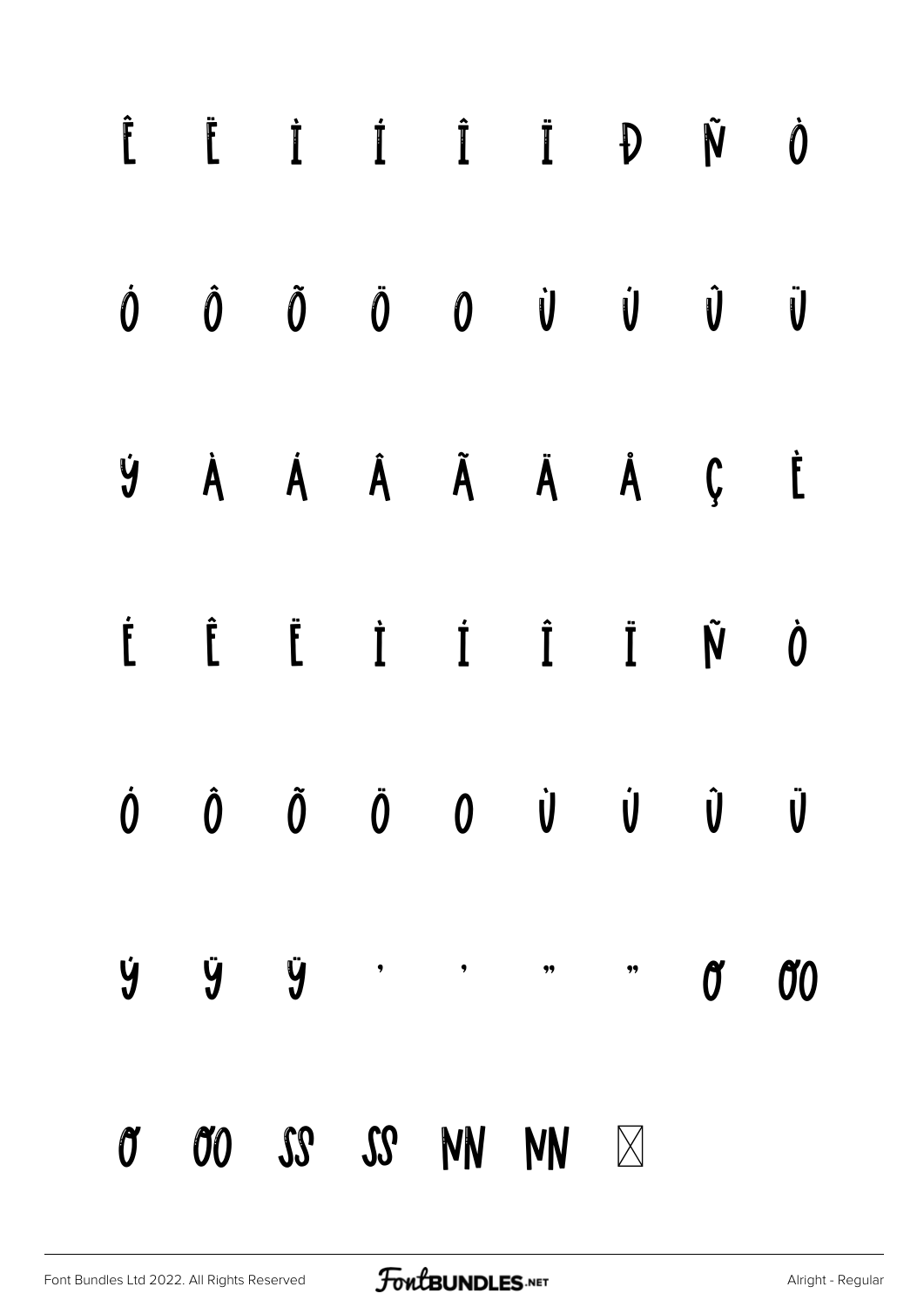#### SugarMoon Script - Regular

**Uppercase Characters** 

# ABCDEFGHIJKLMNOPQRST UVWXYZ

Lowercase Characters

# abcdefahüklmnopqr&tuvwx <u>y2</u>

**Numbers** 

#### 0123456789

Punctuation and Symbols

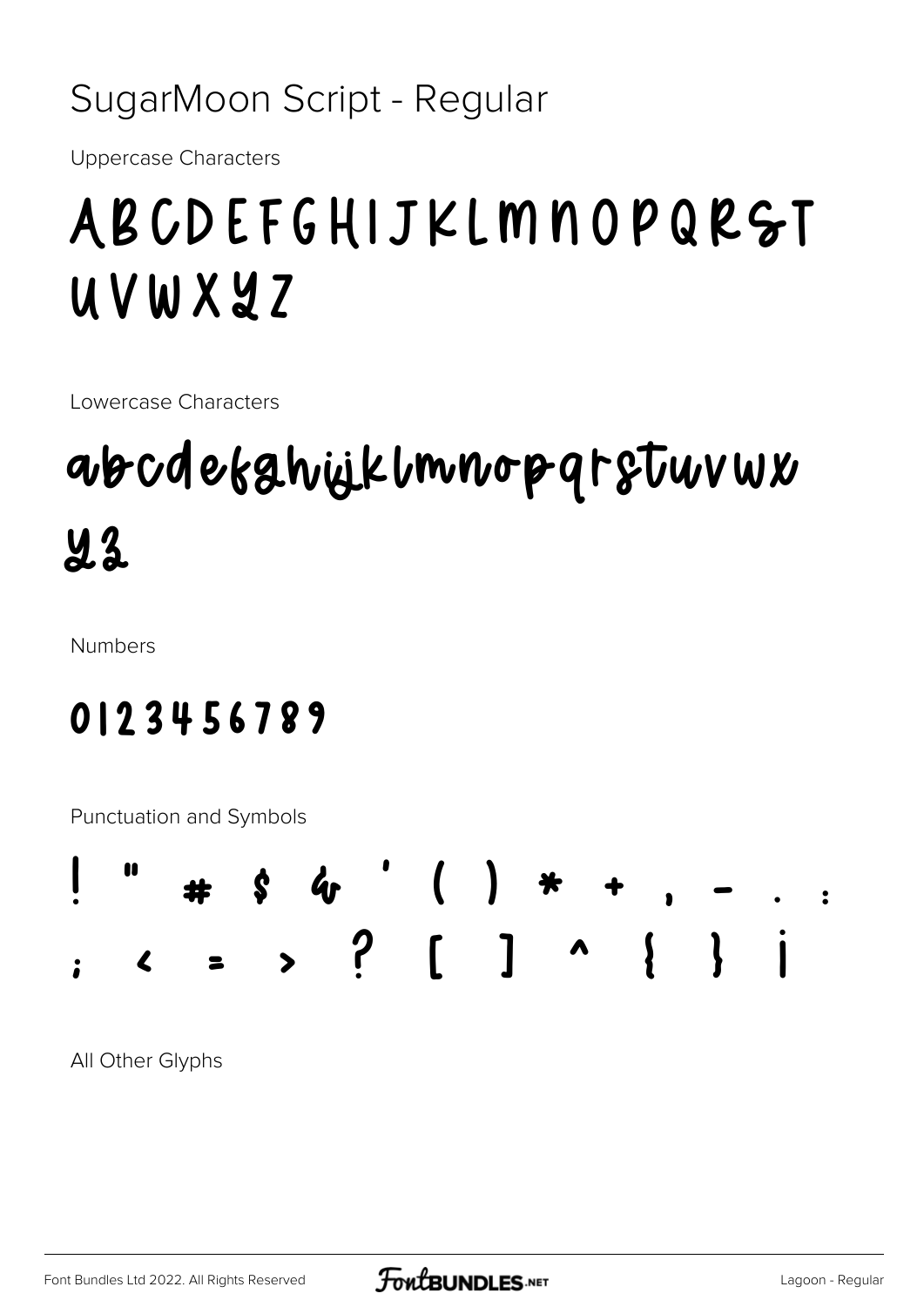#### À Á Â Ã Ã Å Ç È É i í î ï  $\hat{E}$  $\ddot{E}$ Đ Ñ Ò  $\dot{0}$ ÔÕÖÕŬÚÛ Ü  $\dot{y}$  à á â ã ä å  $\bm{Q}$  è  $\hat{v}$   $\hat{v}$   $\hat{v}$  $\tilde{\mathbf{w}}$  $\boldsymbol{\acute{\varrho}}$  $\dot{\sigma}$  $\hat{\mathbf{e}}$ **Exercise**  $\ddot{\mathbf{U}}$ o ù ú û  $\pmb{\dot{\sigma}}$  $\hat{\sigma}$  $\ddot{\sigma}$  $\boldsymbol{\tilde{\sigma}}$ Ü **Light**  $\ddot{\mathbf{y}}$  $\mathbf{\acute{y}}$  $\bullet$  $\bullet$  $\bullet$  $\blacksquare$  $\boxtimes$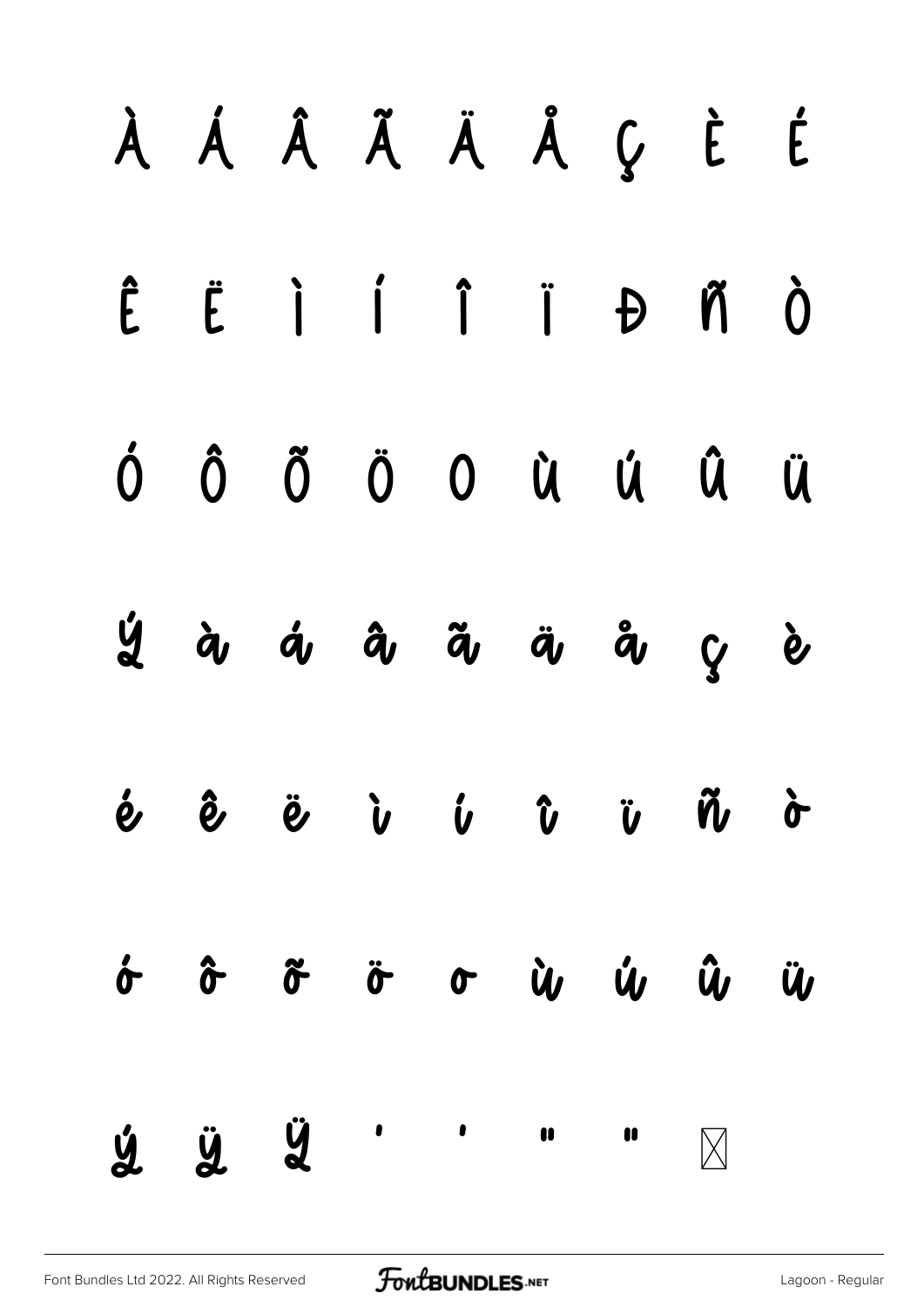

**Uppercase Characters** 

## ABCDEFGHIJKLMNOPQRS TUVWXYZ

Lowercase Characters

# abcdefghijklmnopgrstuv **WXYZ**

**Numbers** 

#### 0123456789

Punctuation and Symbols

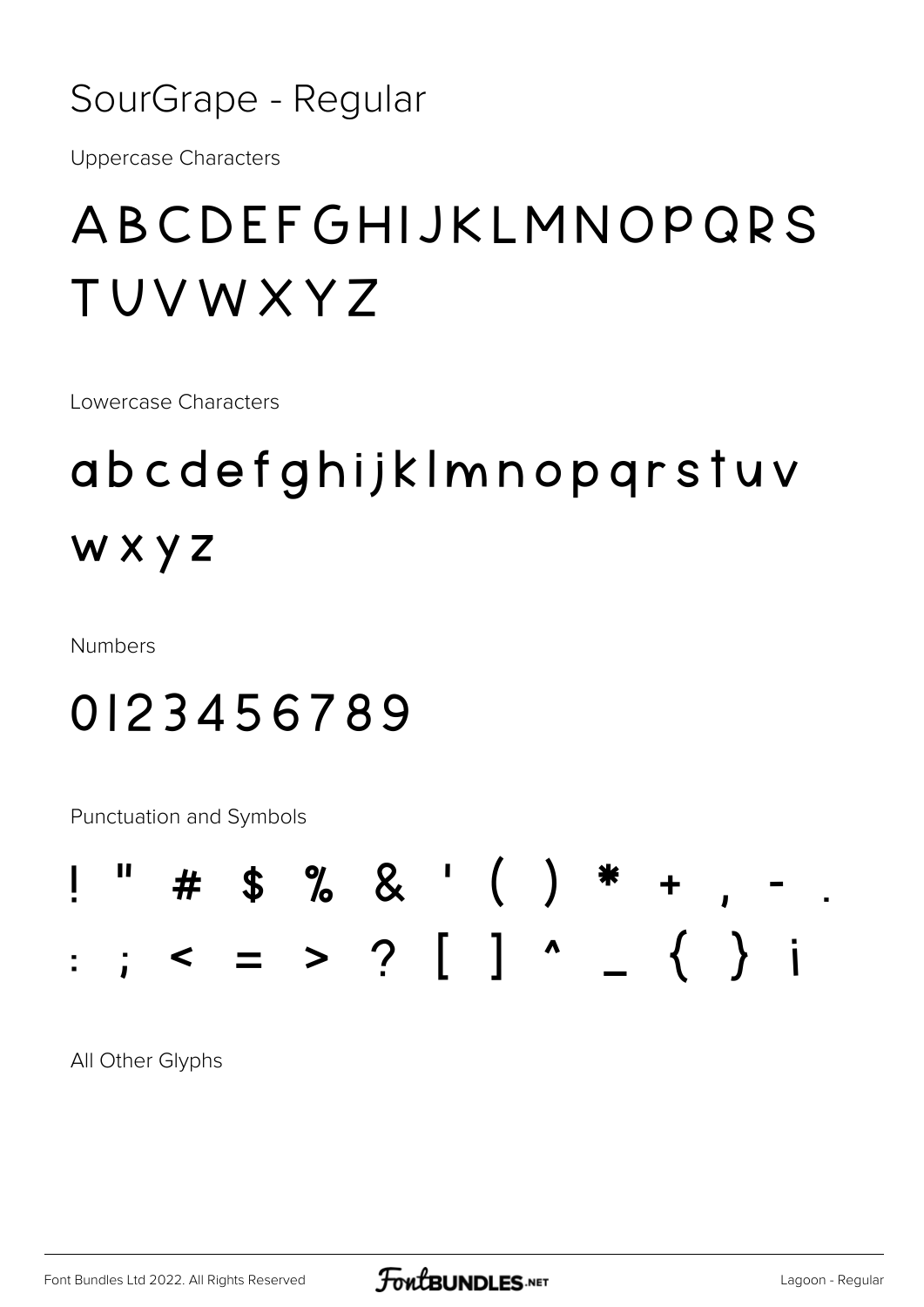## À Á Â Ã Ä À À Ç È É Ë I Í Ï Đ Ñ Ò Ê Ó Ô Õ Ö O Ù Ú Ü Ü Ý à á å ã ä à ç è ê ë i í ï ñ é Ò  $\acute{o}$ ÔÕÖOÙÚÛ ن<br>آ ý ÿ Ÿ  $\sim 100$  $\mathbf{I}$  ,  $\mathbf{I}$  $\blacksquare$  $\blacksquare$  $\boxtimes$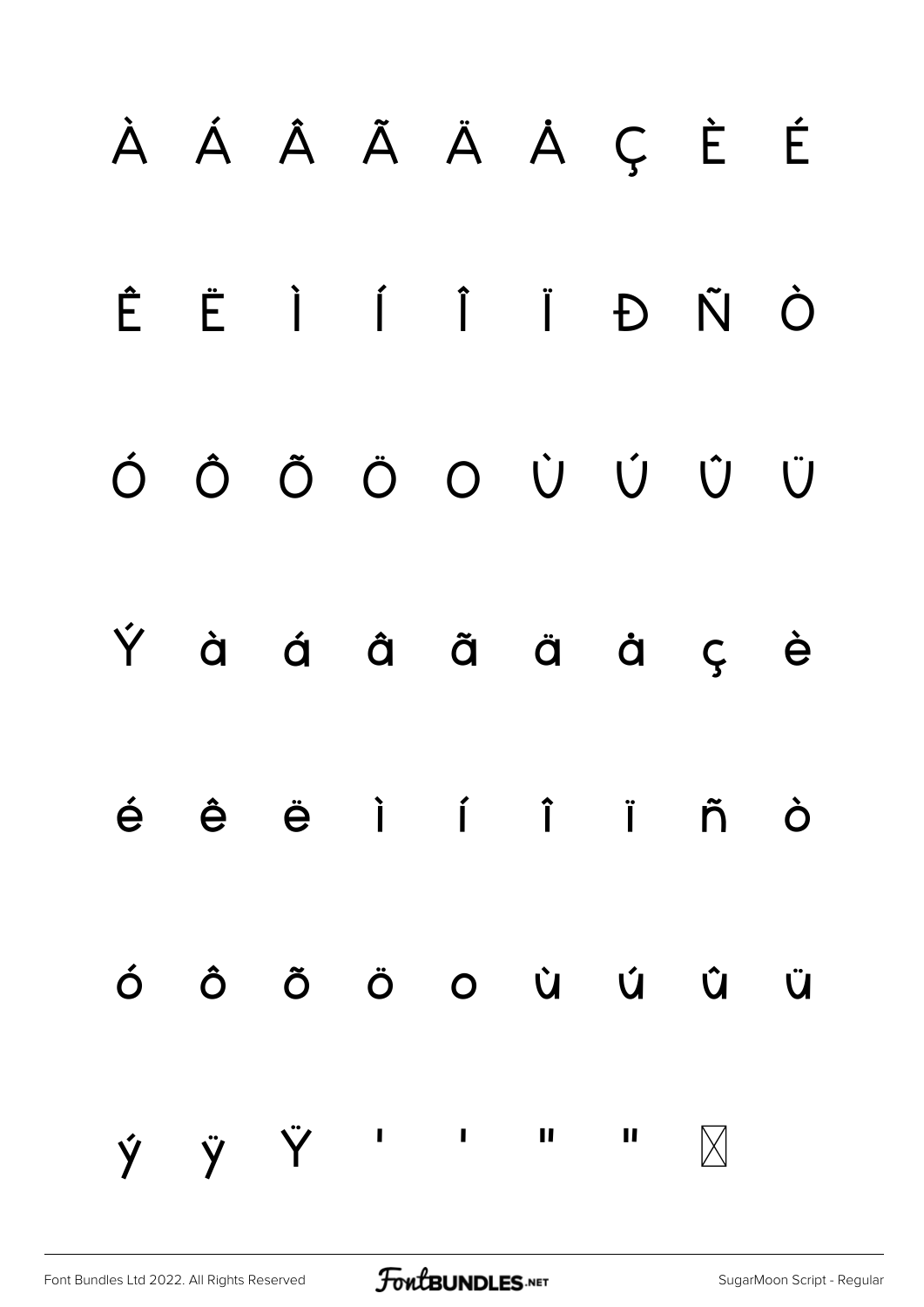Lucky - Regular

**Uppercase Characters** 

### ABCDEFGHIJKLMNOPQRSTU VWXYZ

Lowercase Characters

# abcdefghijklmnopqrstuvw  $x \cancel{y}$ z

**Numbers** 

#### 0123456789

Punctuation and Symbols

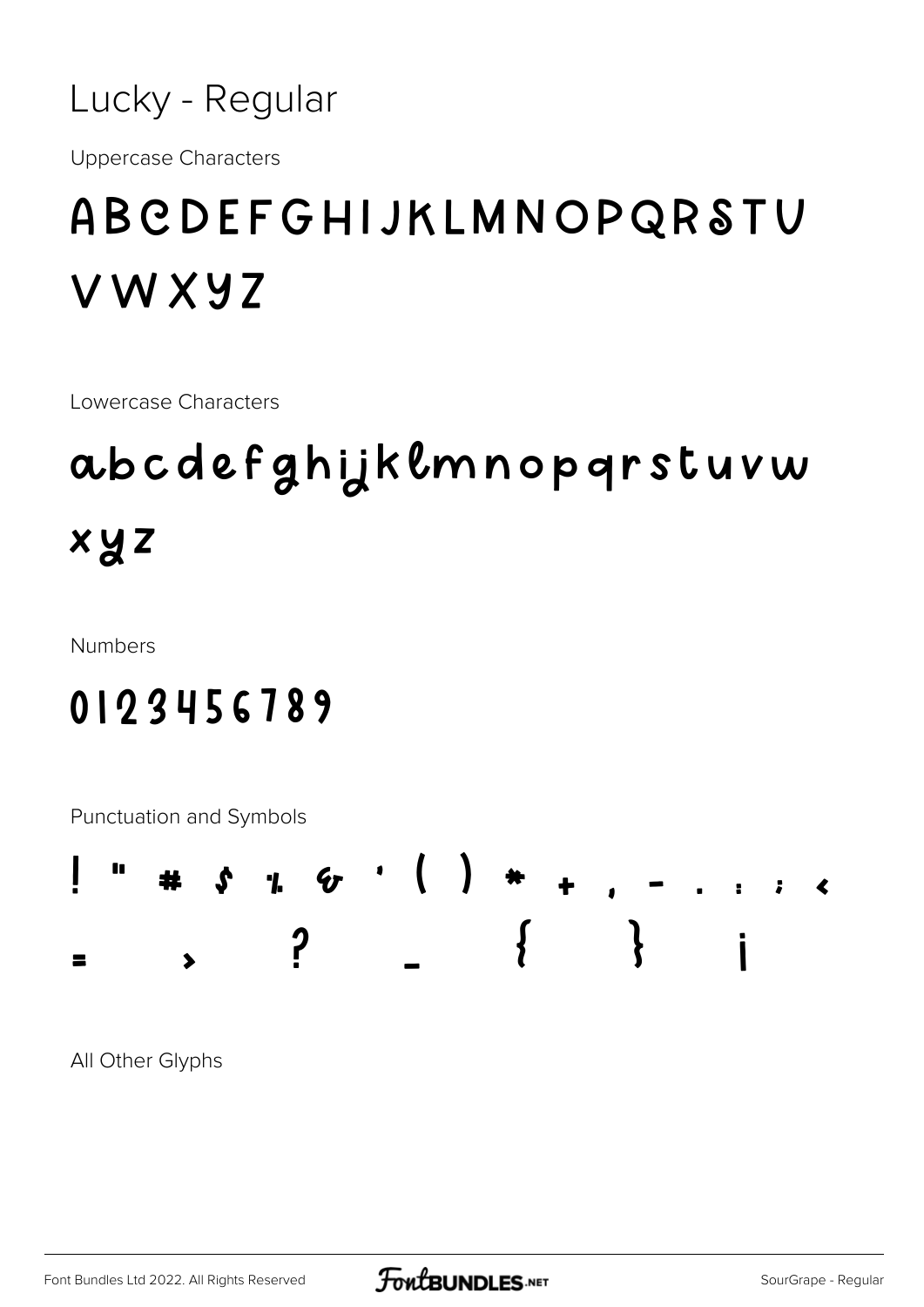|  |  | À Á Â Ã Ã Ả Ç Ė É                                                                          |  |  |
|--|--|--------------------------------------------------------------------------------------------|--|--|
|  |  | Ê Ë İ İ Ï Ï Đ Ñ Ò                                                                          |  |  |
|  |  | Ó Ô Õ Õ Õ Ù Ú Ũ Ö                                                                          |  |  |
|  |  | Ýà á â ã ã å ç è                                                                           |  |  |
|  |  | é ê ë i i î ï ñ ò                                                                          |  |  |
|  |  | Ú N N N Ö Ö Ö Ö                                                                            |  |  |
|  |  | $\dot{y} \quad \ddot{y} \quad \ddot{y} \quad \cdots \quad \cdots \quad \& \quad \boxtimes$ |  |  |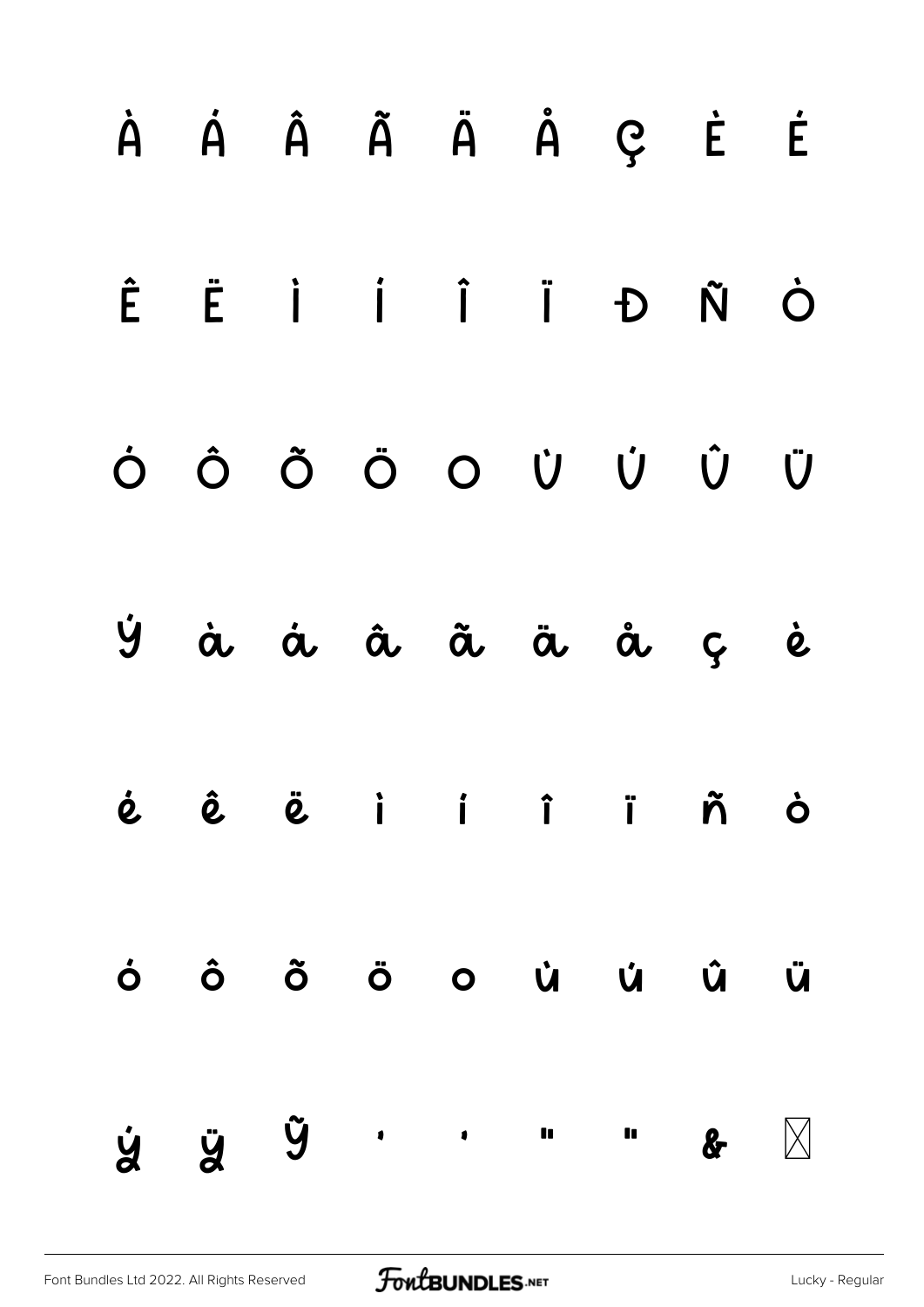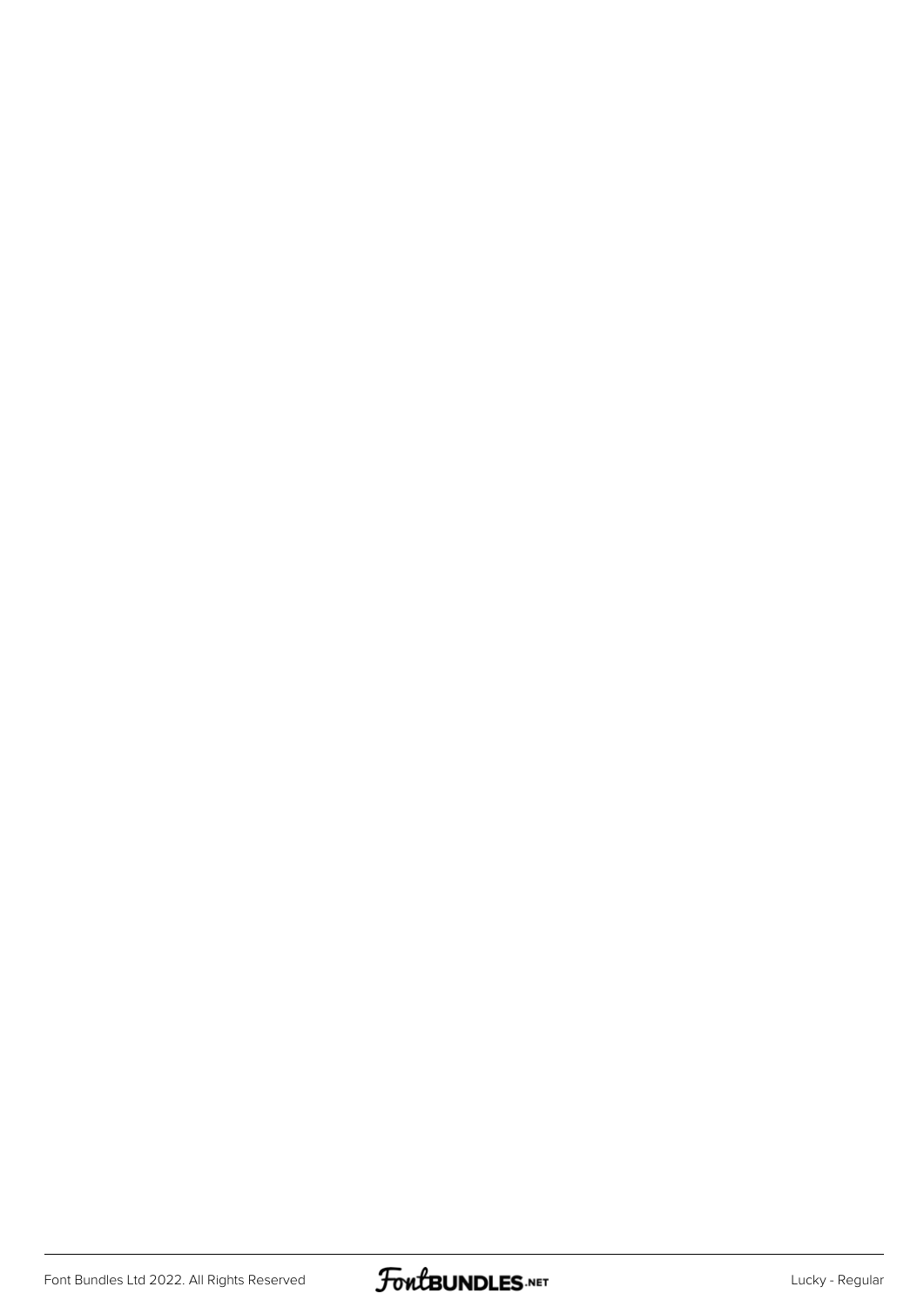#### SugarMoon - Regular

**Uppercase Characters** 

# ABCDEFGHIJKLMNOPQRSTUVWXY  $\overline{l}$

Lowercase Characters

## **ABCDEFGHIJKLMNOPQRSTUVWXYZ**

**Numbers** 

#### 0123456789

Punctuation and Symbols # \$ % & ' ( ) \* +  $>$  ? [ ] ^  $\left\{ \right.$  $\rightarrow$  $\blacksquare$  $\overline{\textbf{C}}$ All Other Glyphs Á Â Ã Ä Å Ĉ É È  $\overline{\mathsf{A}}$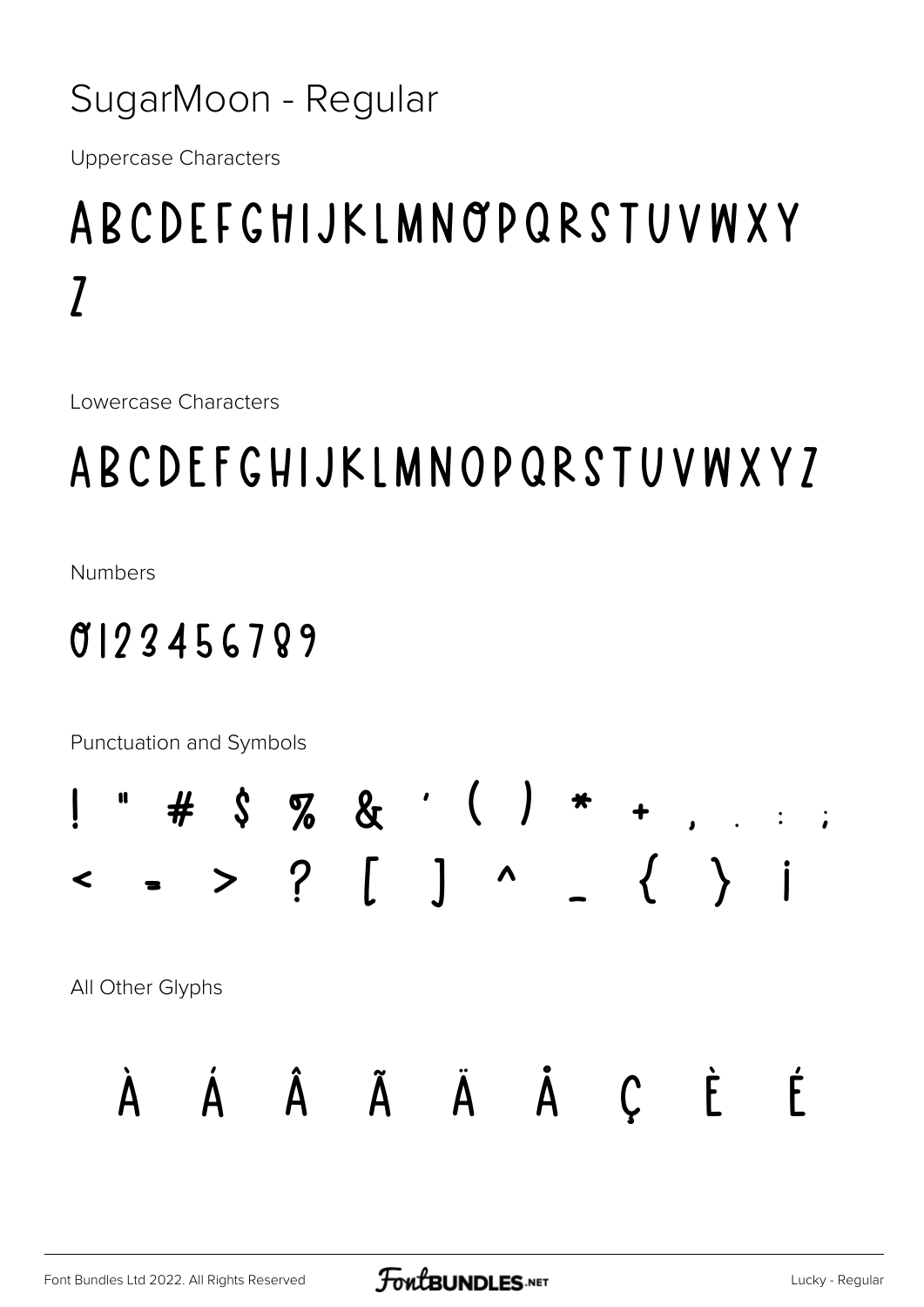# Ê Ë İ Í Î Ï Đ Ñ Ở Ó Ô Õ Ö Ù Ú Û Ü Ý

#### Ÿ 00 00 □

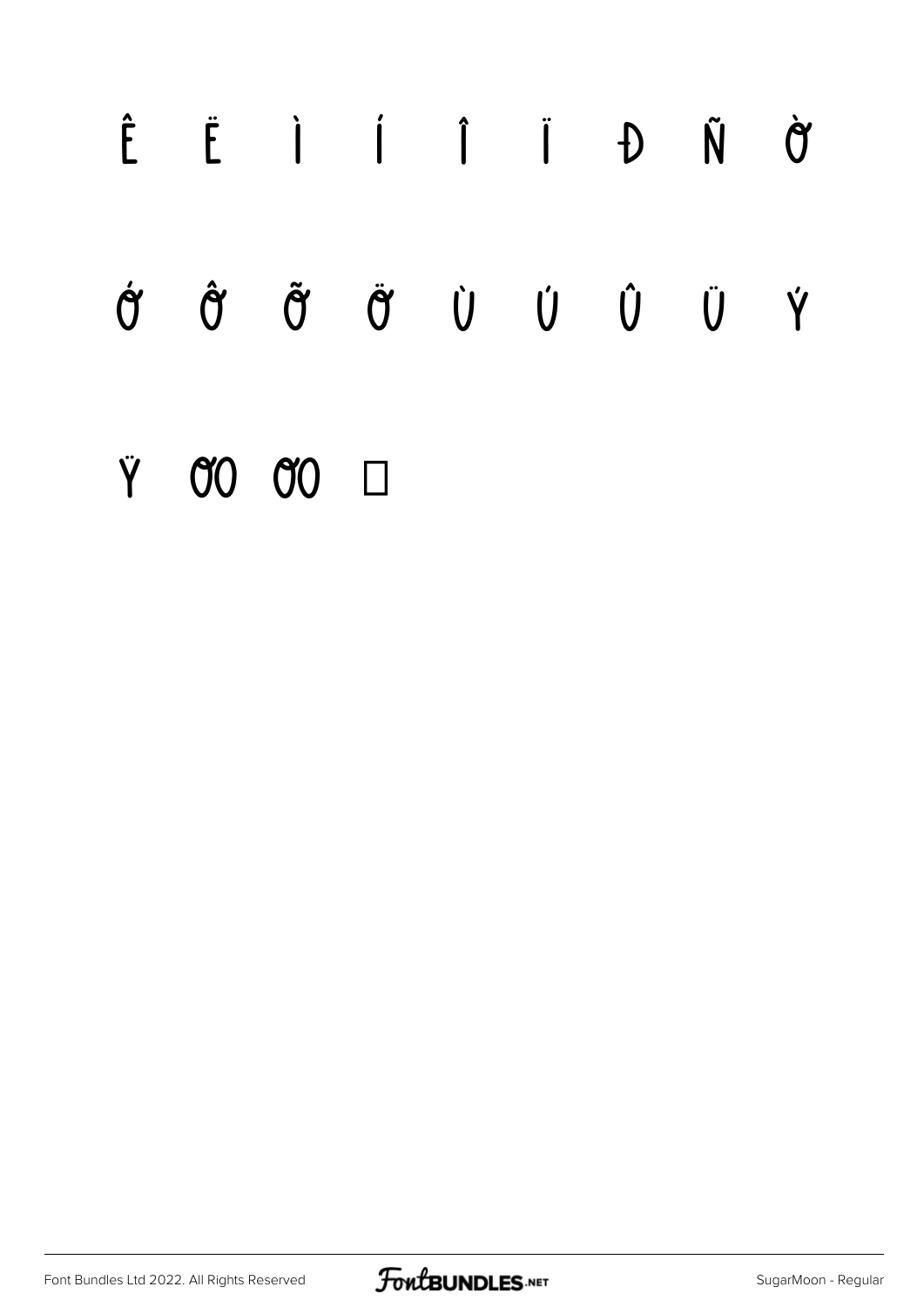

**Uppercase Characters** 

# ABCDEFGHIJKLMNOPQRSTU VWXYZ

Lowercase Characters

# ABCDEFGHIJKLMNOPQRSTU VWXYZ

**Numbers** 

## 0123456789

Punctuation and Symbols

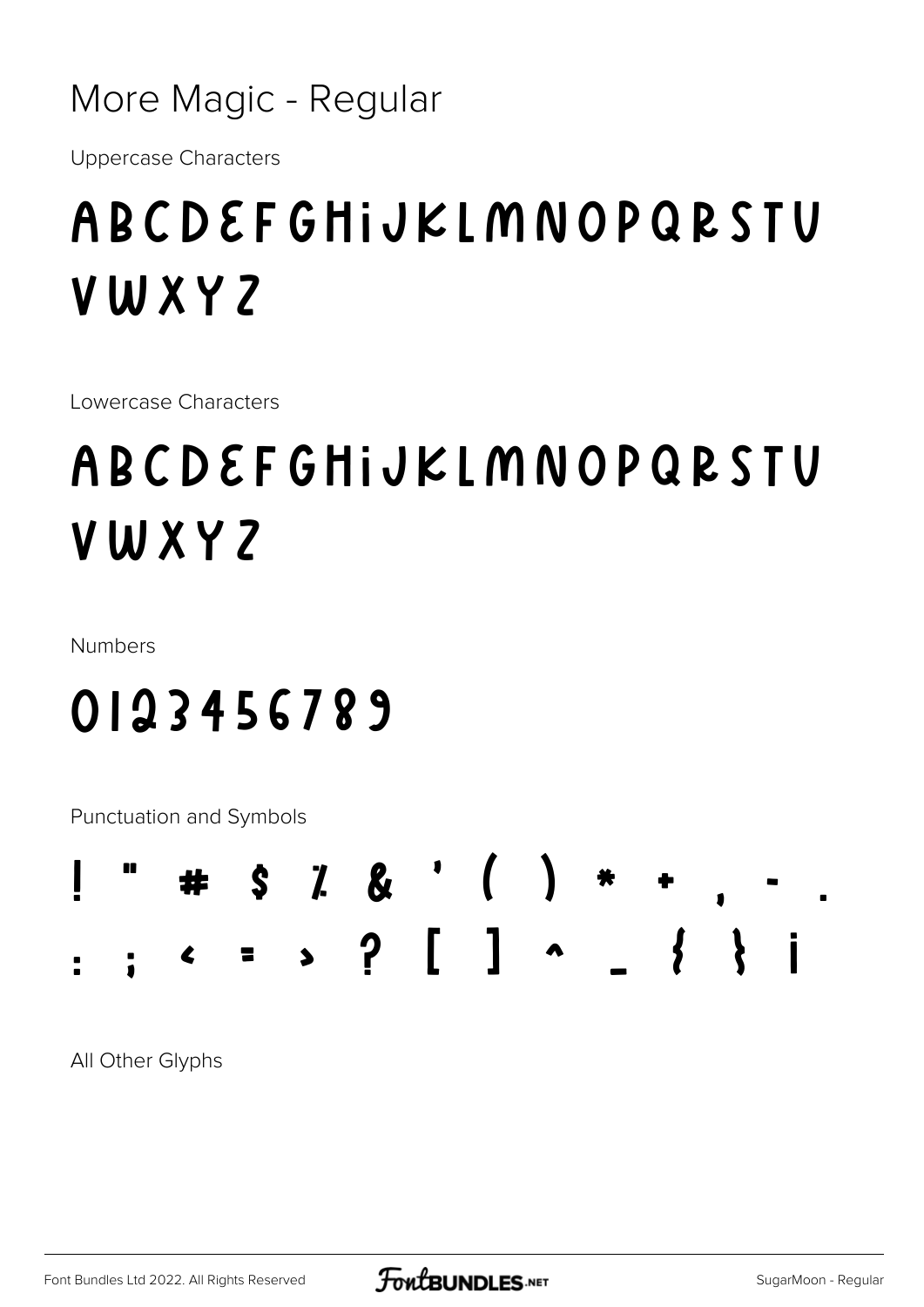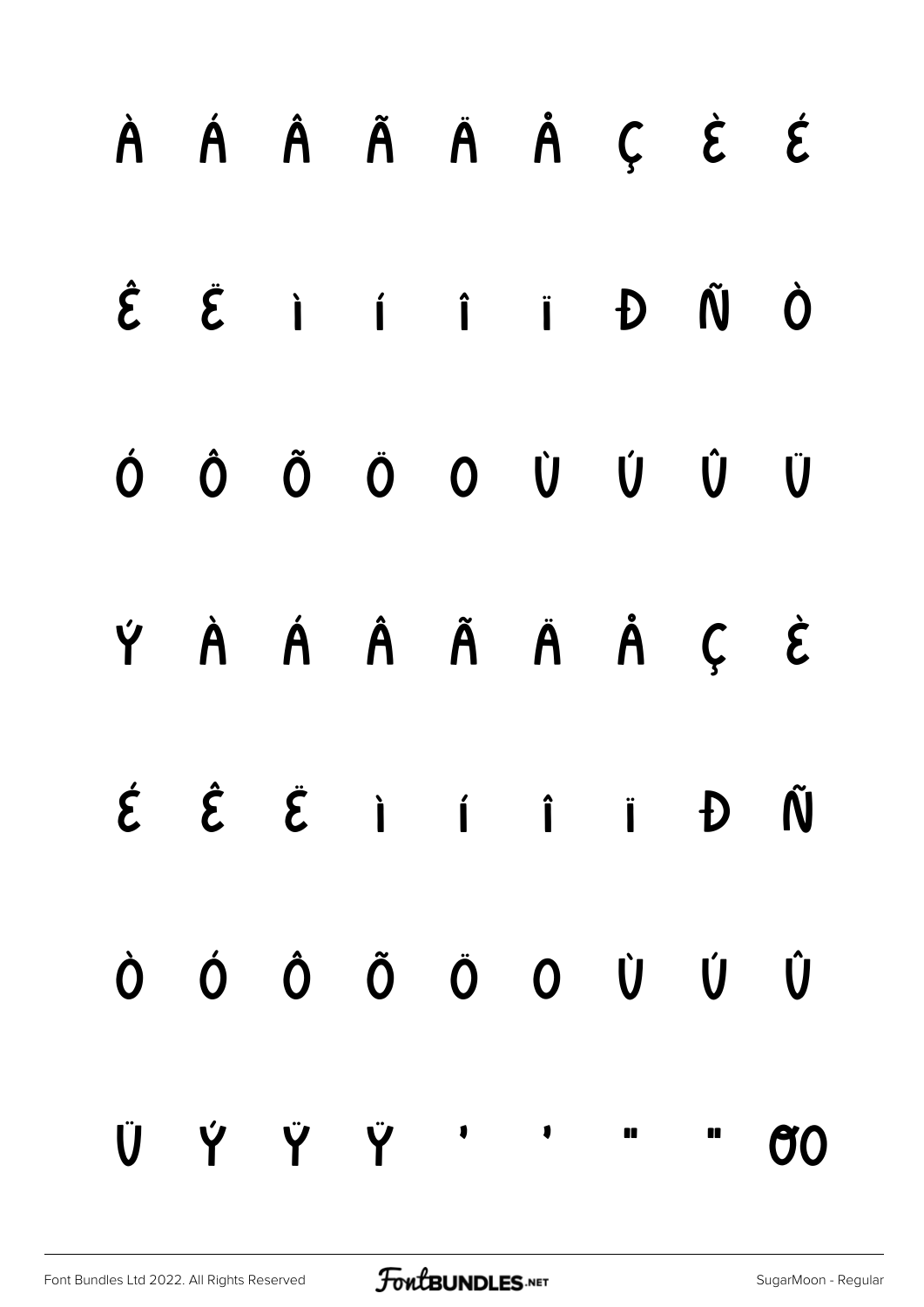#### $\sigma$  t y NN SS  $\boxtimes$

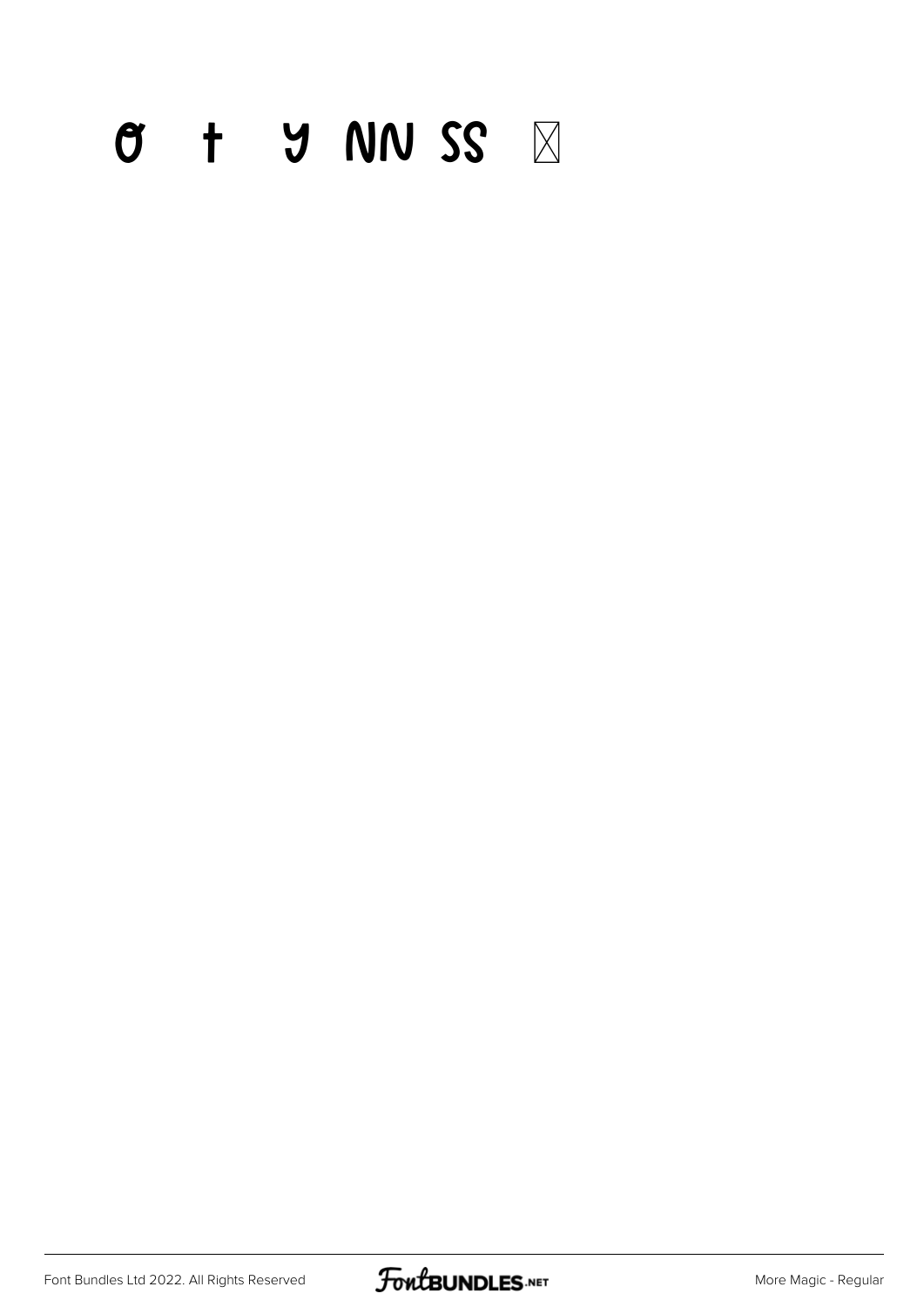#### Carley - Regular

**Uppercase Characters** 

# AQCDEFCHIJKLMNOPQRSTUVWXY  $\overline{I}$

Lowercase Characters

# AQCDEFCHIJKLMNOPQRSTUVWXY  $\overline{I}$

**Numbers** 

# 0123456789

Punctuation and Symbols

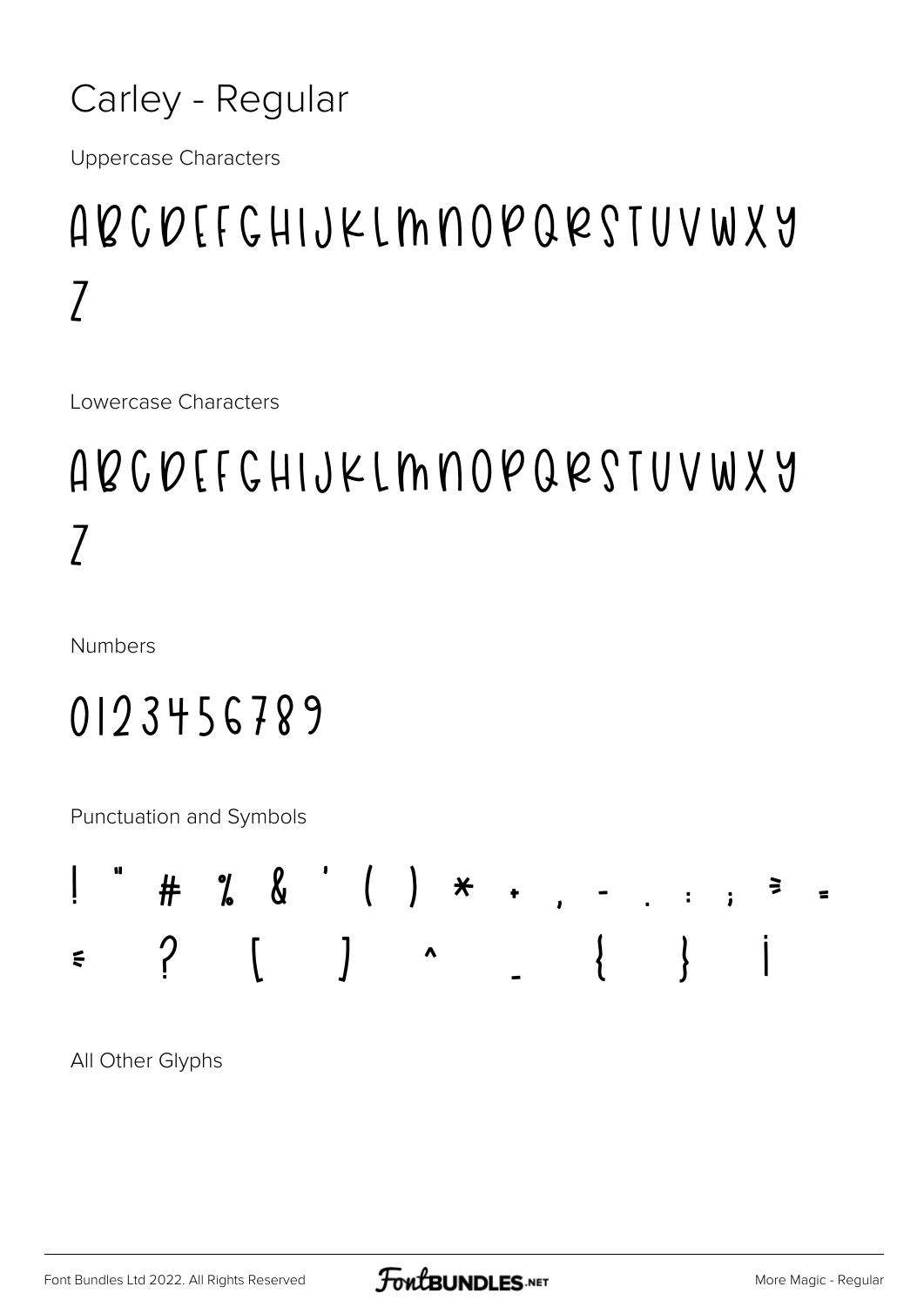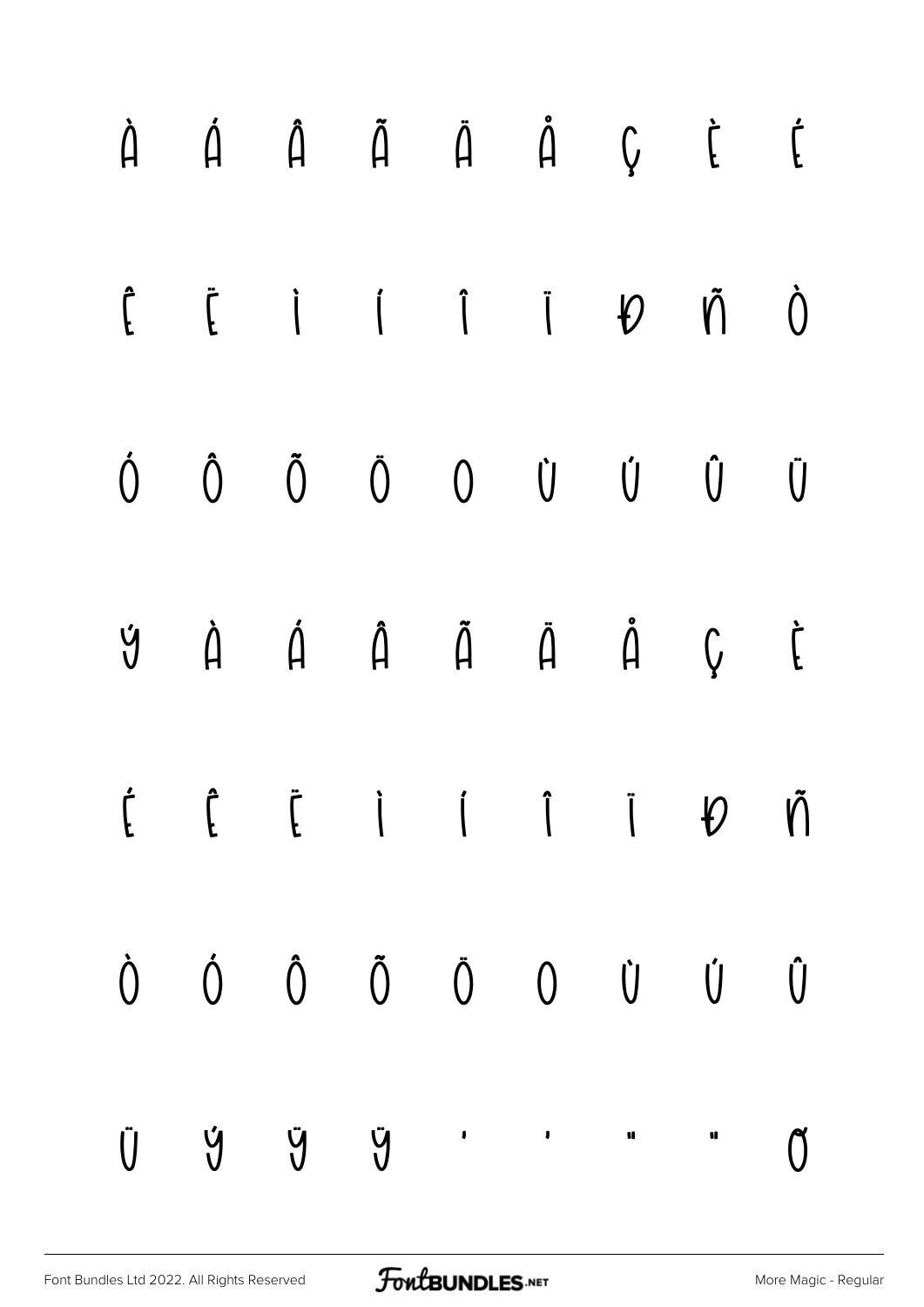

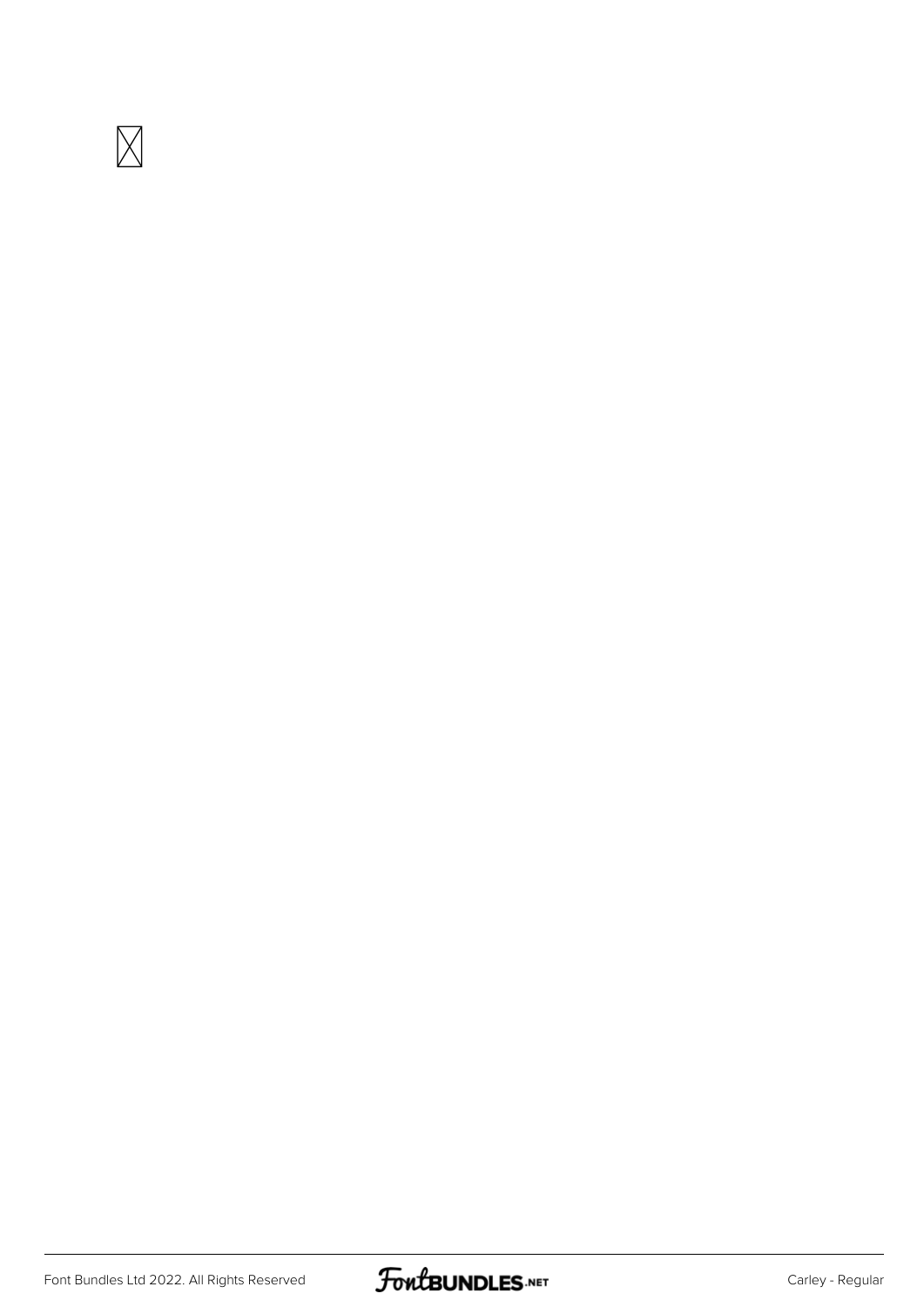#### Wishful Thinking - Regular

**Uppercase Characters** 

ABCDEFOHIJKLMNODQRSTUVWXYZ

Lowercase Characters

ABCDEFOHIJKLMNODQRSTUVWXYZ

**Numbers** 

#### $0103156709$

**Punctuation and Symbols** 

 $\# \ \ \, \hat{\diamond} \ \ \, \hat{ } \ \ \, \hat{\diamond} \ \ \, \hat{ } \ \ \, ( \ \ ) \ \ \, \star \ \ \, , \ \ \, - \ \ \, . \ \ \, : \ \ \, \, \cdot \ \ \, < \ \ \, \, \cdot \ \ \, \, \, \, \rangle$  $\overline{\phantom{a}}$  $\left\{ \right\}$  $\{$  $\lambda$ All Other Glyphs  $\dot{A}$   $\dot{A}$   $\ddot{A}$   $\ddot{A}$   $\dot{C}$   $\dot{C}$  $\mathsf{f}$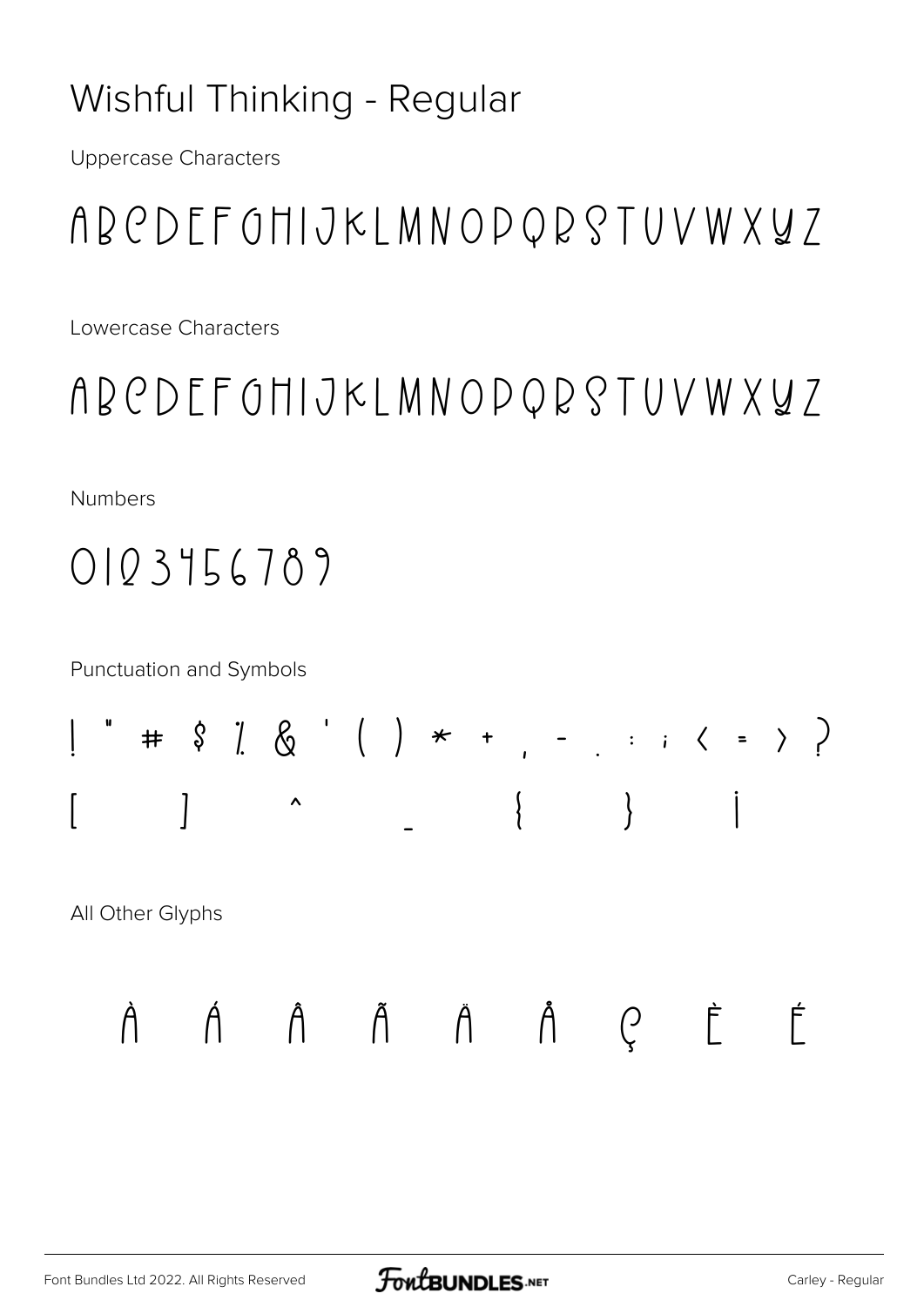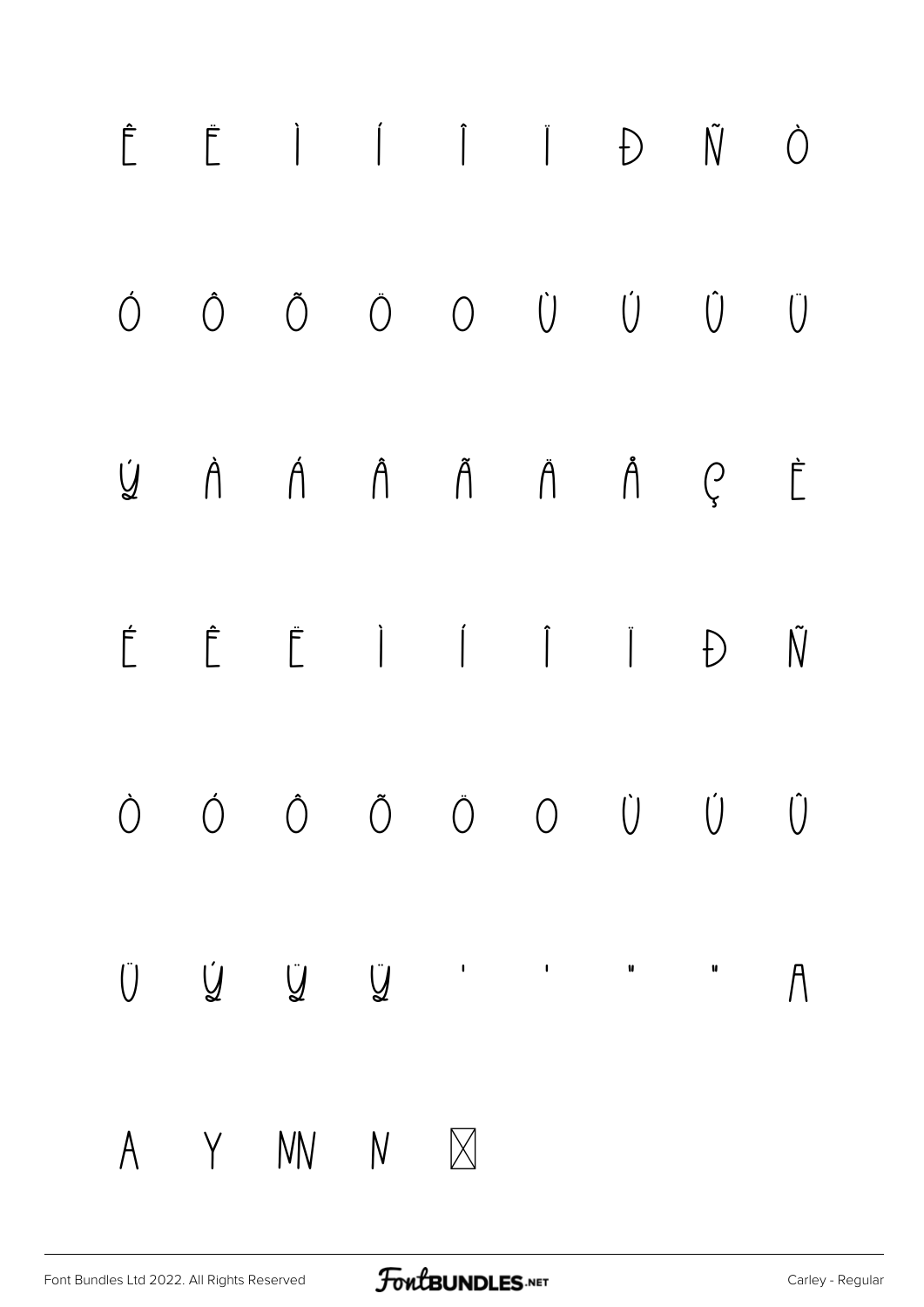

**Uppercase Characters** 

## ABCDEFGHIJKLMNOPQRST UVWXYZ

Lowercase Characters

## abcdefghijklmnopqrstuv wxyz

**Numbers** 

#### 0123456789

Punctuation and Symbols

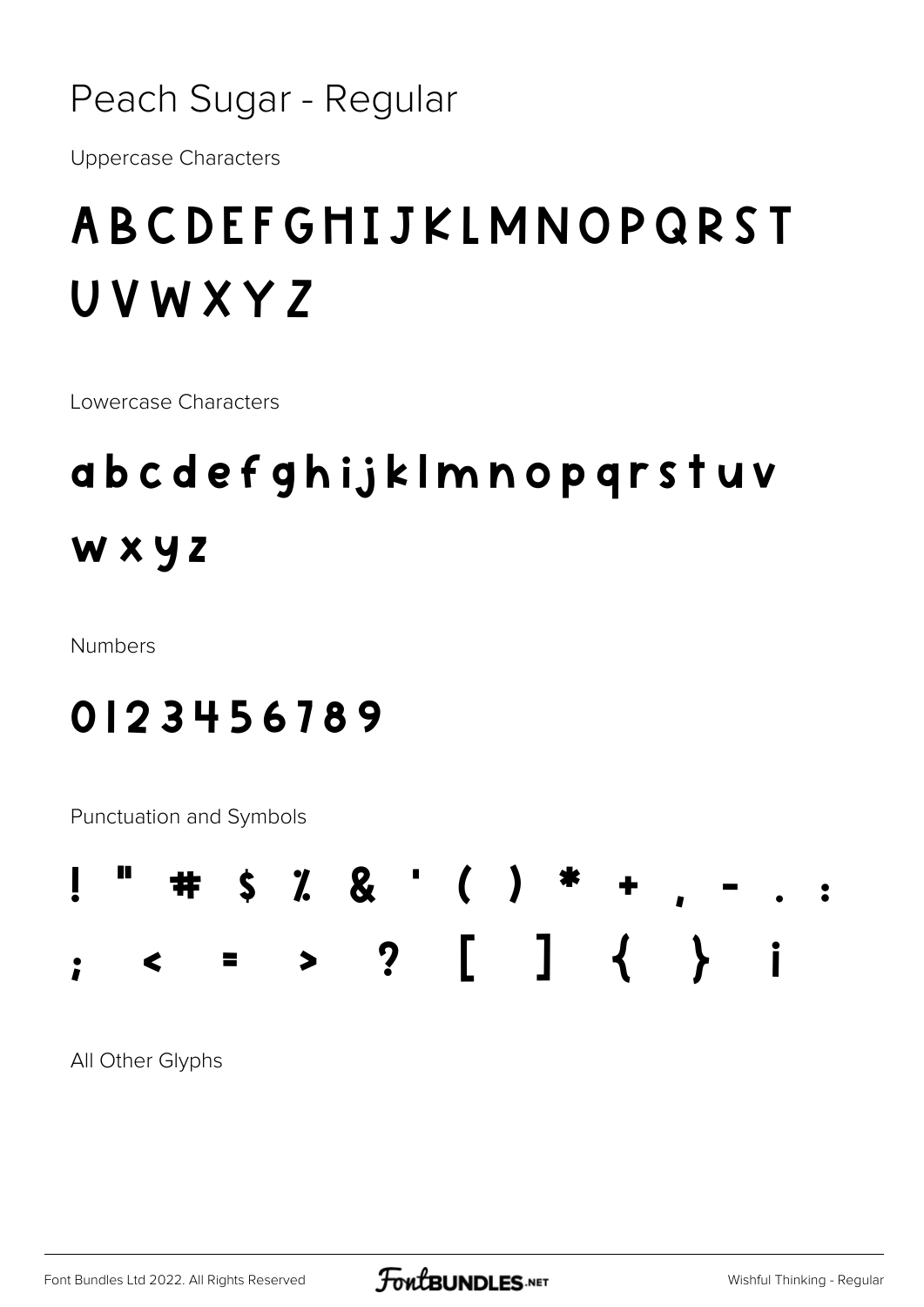|  |                                                               |  | À Á Â Ã Ä À Ç È É |  |
|--|---------------------------------------------------------------|--|-------------------|--|
|  |                                                               |  | Ê Ë İ Í Î Ï Đ Ñ Ò |  |
|  |                                                               |  | Ó Ô Õ Ö O Ù Ú Û Ü |  |
|  |                                                               |  | Ýà á â ã ä à ç è  |  |
|  |                                                               |  | é ê ë i í î ï ñ ò |  |
|  |                                                               |  | Ó Ô Õ Ö O Ù Ú Û Ü |  |
|  | $\dot{y}$ $\ddot{y}$ $\ddot{Y}$ $\cdots$ $\cdots$ $\boxtimes$ |  |                   |  |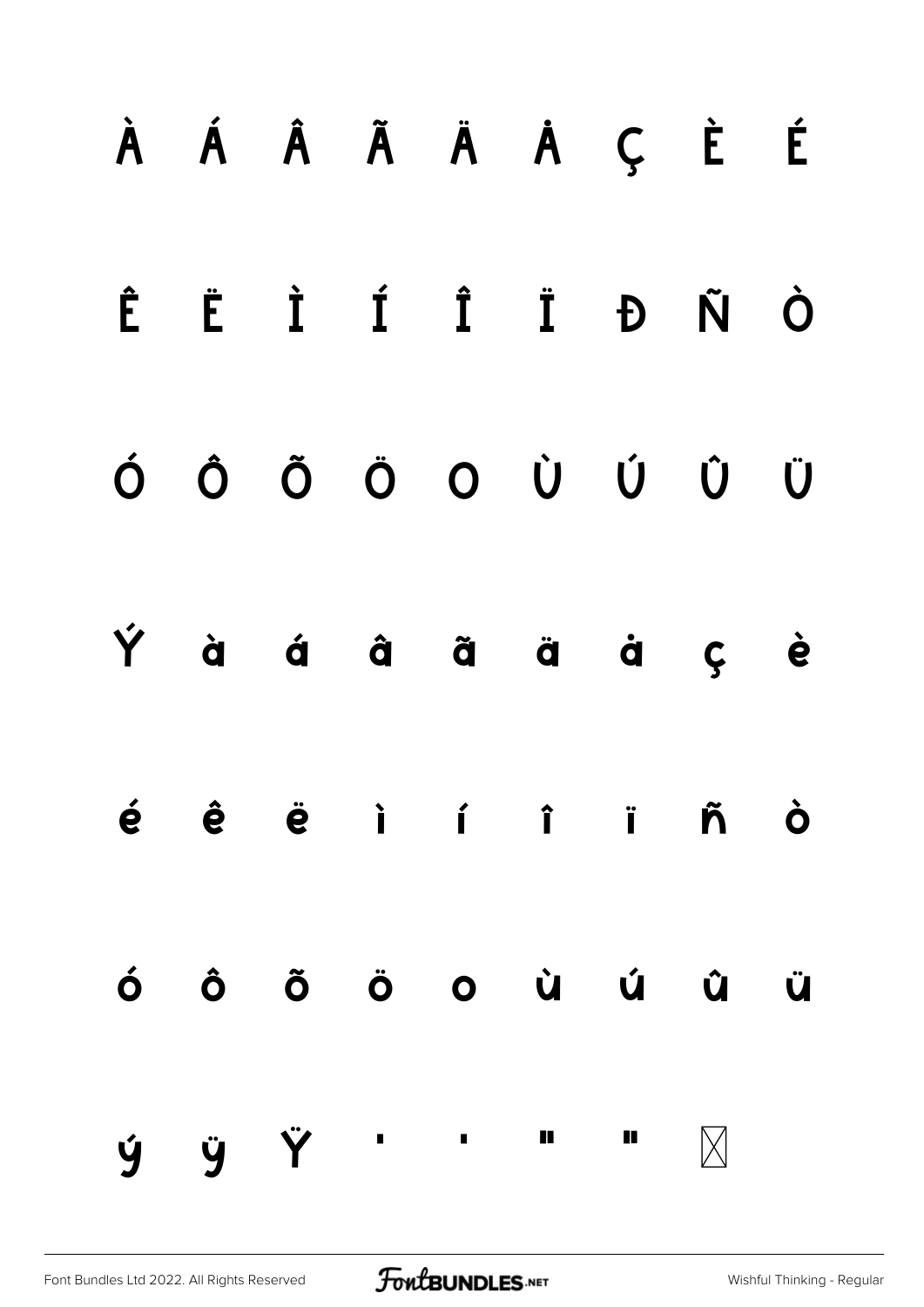#### Honey Bunch - Regular

**Uppercase Characters** 

### A D C D E F G H I J K L M N O P Q R S T U V W X Y Z

Lowercase Characters

#### ADCDEFGHIJKLMNOPQRSTUVWXYZ

**Numbers** 

## 0123456789

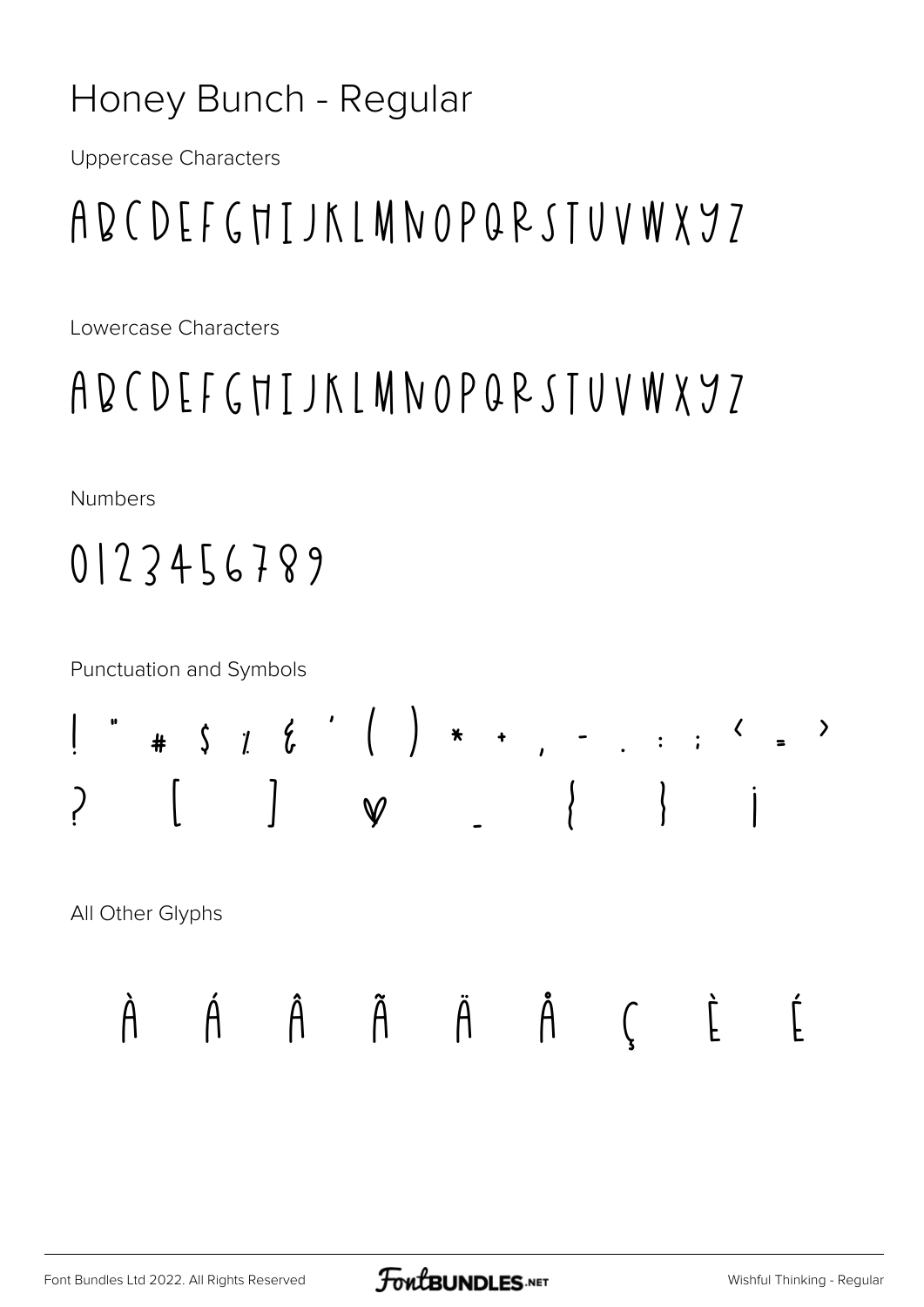|                     | $\begin{array}{ccccccccccccccccc} \hat{L} & \hat{L} & \hat{L} & \hat{I} & \hat{I} & \hat{I} & \hat{I} & \hat{I} & \hat{N} & \hat{0} \end{array}$ |  |  |             |   |
|---------------------|--------------------------------------------------------------------------------------------------------------------------------------------------|--|--|-------------|---|
|                     | $\begin{matrix} \hat{0} & \hat{0} & \hat{0} & \hat{0} & 0 & \hat{0} & \hat{0} & \hat{0} & \hat{0} & \end{matrix}$                                |  |  |             |   |
|                     | Ý À Á Â Ã Ã Ả ( È                                                                                                                                |  |  |             |   |
|                     | $\begin{array}{ccccccccccccccccc} \acute{L} & \hat{L} & \hat{L} & \dot{I} & \dot{I} & \dot{I} & \dot{I} & \dot{N} \end{array}$                   |  |  |             |   |
|                     | $\begin{matrix} \dot{0} & \dot{0} & \dot{0} & \ddot{0} & \ddot{0} & 0 & \dot{0} & \dot{0} & \dot{0} \end{matrix}$                                |  |  |             |   |
| $\ddot{\mathbf{U}}$ | $\acute{y}$                                                                                                                                      |  |  | Ÿ Ÿ ' ' " " | E |
|                     | $JS$ RR $\boxtimes$                                                                                                                              |  |  |             |   |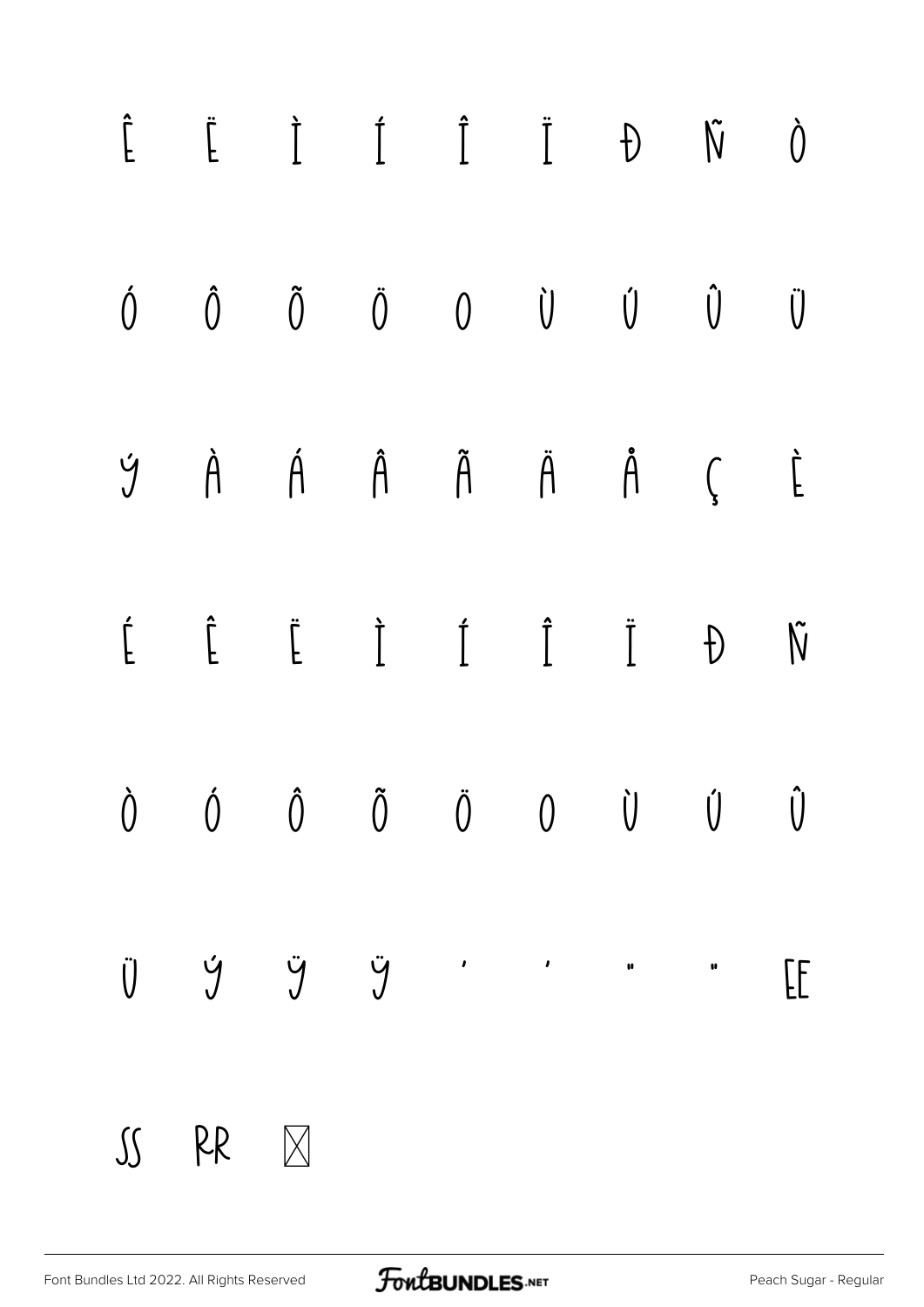#### Extraordinary - Regular

**Uppercase Characters** 

 $Q$ BCQEQGHegKfmhOP QRSJUVUXYZ

Lowercase Characters

abcdefghujklmnopqer tuvuxyz

**Numbers** 

#### 0123456789

Punctuation and Symbols

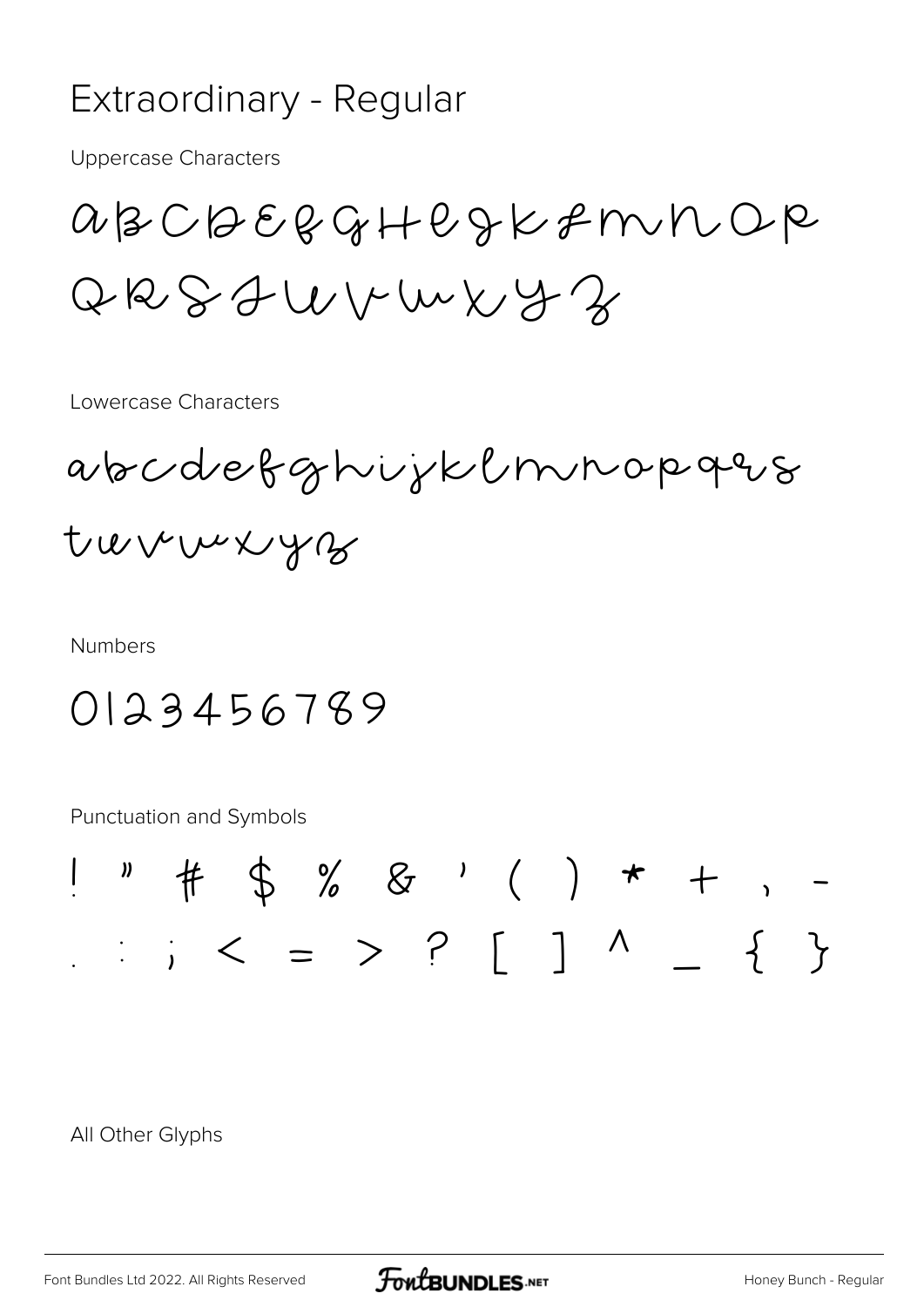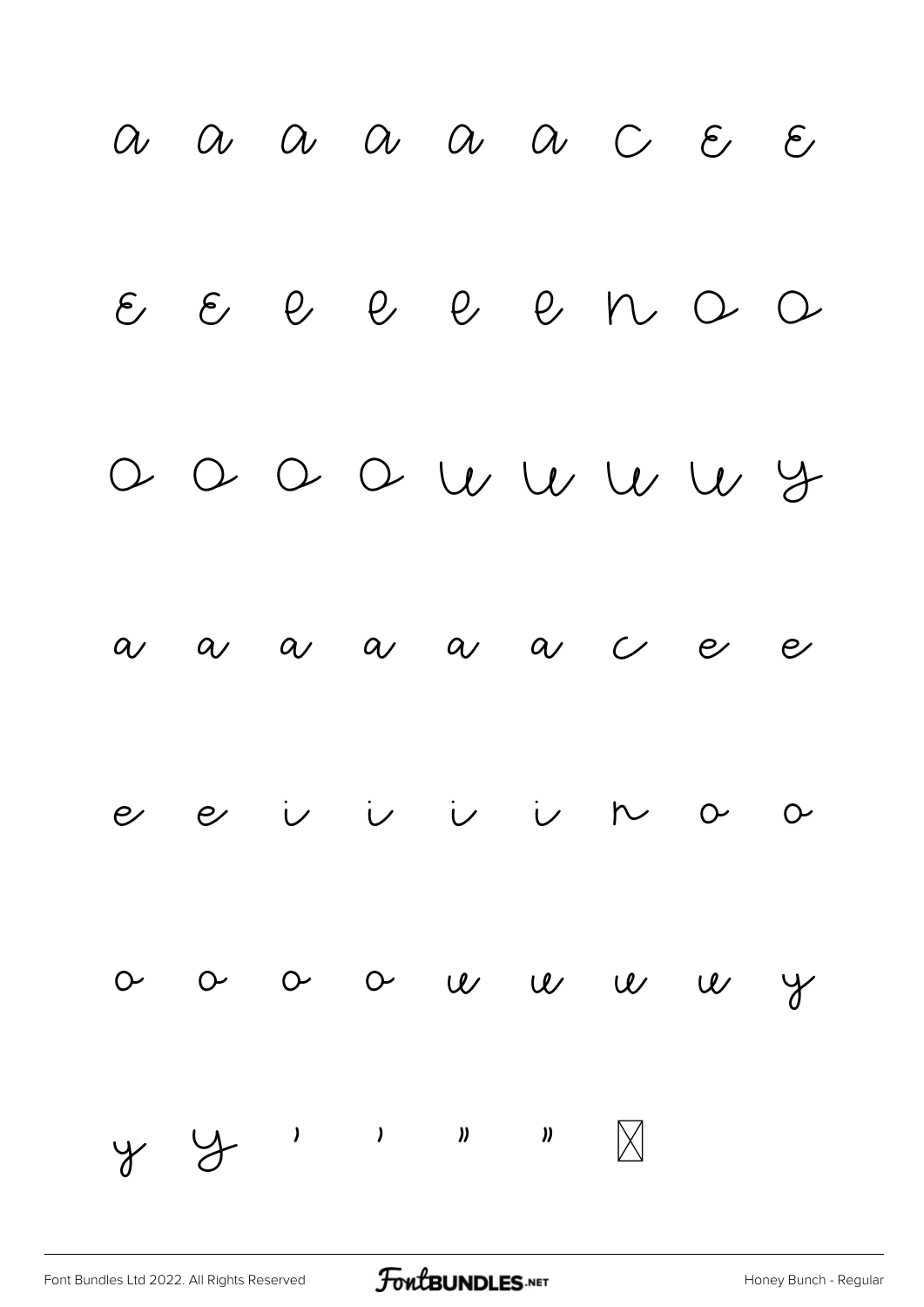#### Sugar Rush - Regular

**Uppercase Characters** 

## ABCDEFGHIJKLMNOPQRSTU VWXYZ

Lowercase Characters

#### abcdefghijklmnopqrstuvwxyz

**Numbers** 

#### 0123456789

Punctuation and Symbols